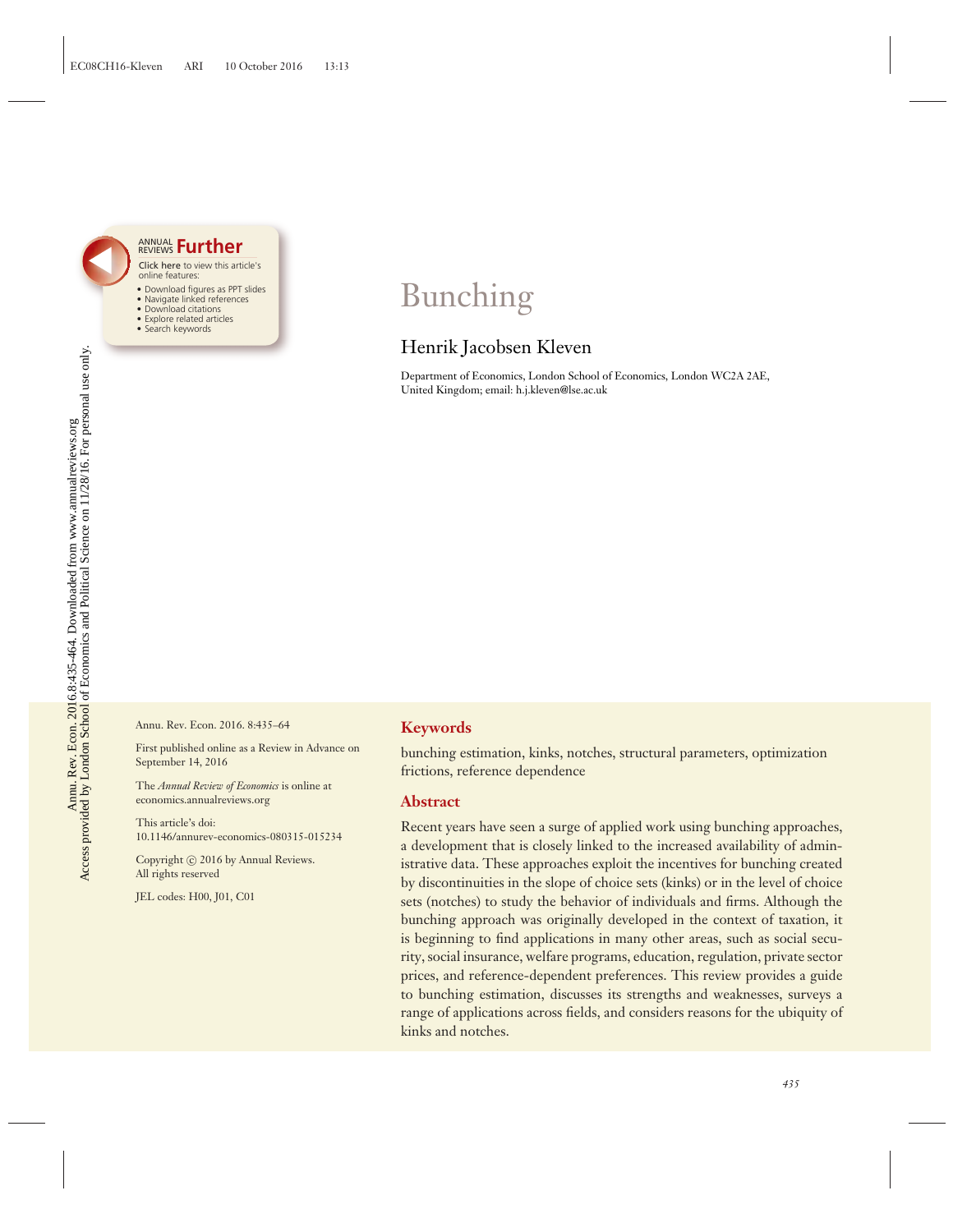#### **1. INTRODUCTION**

Recent years have seen the development of a new empirical approach in economics: the bunching approach. This approach uses bunching around points that feature discontinuities in incentives to elicit behavioral responses and estimate structural parameters. The approach was initially developed to estimate behavioral responses to taxes and transfers, but is now finding applications in other areas and settings. This review provides a guide to bunching estimation, discusses its strengths and weaknesses, draws links to other literatures, and ponders directions for future research.

The literature distinguishes between two conceptually different bunching designs. One type of design is based on kink points—discrete changes in the slope of choice sets—and was developed by Saez (2010) and Chetty et al. (2011). The other type of design is based on notch points—discrete changes in the level of choice sets—and was developed by Kleven & Waseem (2013). In the context of taxes and transfers, the distinction corresponds to whether the discontinuity occurs in the marginal tax rate or in the average tax rate. Kinks and notches offer different empirical advantages and challenges, as discussed below, and they tend to feature in different types of settings. Although kinks are commonly observed in income redistribution policies (such as graduated income tax systems), notches are ubiquitous across a wide range of other tax and nontax settings.

The emergence of the bunching approach is closely linked to another recent development in applied research: the increased use of administrative data. Because of the local nature of bunching responses—moving to specific points from nearby regions—estimating bunching precisely requires large data sets with very little measurement error. We rarely see any bunching in survey data due to small sample sizes and measurement error. With access to big administrative data sets, conversely, simply plotting the raw data can often reveal bunching and provides prima facie evidence of a causal effect of the incentive in question. A key question, however, is what we can learn from such responses in terms of structural and more externally valid parameters.

I argue that two broad lessons have emerged from the bunching literature to date. First, although bunching provides compelling nonparametric evidence of a behavioral response, moving from observed bunching to a structural parameter that can be used to predict the effects of policy changes is difficult. This is particularly true in the context of labor supply—the context for which the bunching approach was initially developed—due to a range of optimization frictions that attenuate bunching and are difficult to observe and model.<sup>1</sup> These frictions include aspects such as hours constraints, search costs, inattention, and uncertainty. Such frictions imply that any evidence of sharp bunching in earnings likely results from tax evasion or tax avoidance rather than real labor supply responses. Indeed, several applications of the bunching approach explicitly consider evasion and avoidance as their main objects of interest. Second, these difficulties of estimating structural elasticities do not invalidate the bunching approach, but they imply that the approach may be better used in different ways than initially intended. This includes studying different outcomes than labor supply (some that are less subject to optimization friction), and it includes using bunching for other purposes than to obtain price elasticities for policy prediction. I provide many examples of such alternative uses of the bunching approach below.

The bunching literature is tied to an earlier literature estimating labor supply in the presence of kinked budget sets, namely the nonlinear budget set approach pioneered by Burtless & Hausman (1978) and Hausman (1981). This literature estimated labor supply using models that predict bunching at kink points even though no bunching was found in the survey data they used, an issue that was debated by Heckman (1983) and Hausman (1983). The way that theory and data were reconciled in those studies was by allowing for measurement error in the data and optimization

 $<sup>1</sup>$ As argued below, this limitation is stronger for kinks than for notches, but it does apply to both.</sup>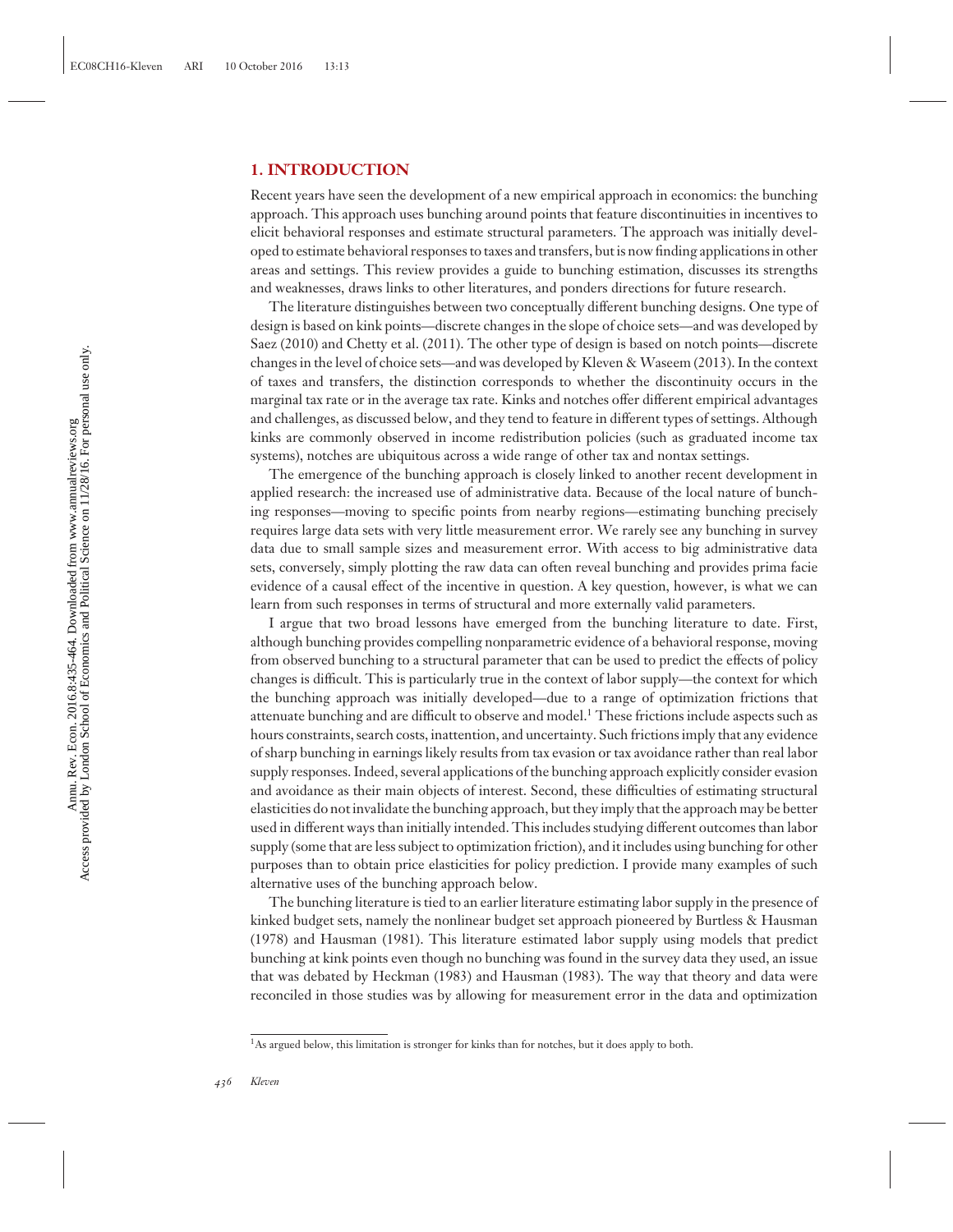error by households through the modeling of the error term. Although access to administrative data largely resolves the problem of measurement error, it does not reduce the scope for optimization error in shaping bunching, as highlighted above. The study of optimization frictions in the recent bunching literature is closely related to the debate about how to model the error term in the nonlinear budget set approach.

Bunching designs are related to two other research designs often used in empirical work: the regression discontinuity (RD) and the regression kink (RK) designs as laid out, for example, by Imbens & Lemieux (2008) and Card et al. (2015). RD and RK designs essentially exploit notched and kinked incentives, respectively, but in situations in which the assignment variable—the variable that determines whether the agent is above or below the relevant threshold—is not subject to choice or manipulation. Bunching designs consider the opposite case, in which the assignment variable is a direct choice. In this sense, whenever we observe discrete jumps in incentives at specific thresholds, it is potentially possible to use either RD/RK designs or bunching designs, depending on the manipulability of the assignment variable. A complication in practice is that the manipulability of the assignment variable may not always be clearly determined, especially in situations with optimization frictions.

The article proceeds as follows. Section 2 describes the relationship between the bunching literature and the traditional nonlinear budget set approach, Section 3 lays out the theory underlying bunching estimation, Section 4 describes the empirical implementation and challenges of bunching approaches, Section 5 discusses applications across a wide range of topics, and Section 6 concludes.

#### **2. TRADITIONAL NONLINEAR BUDGET SET APPROACH**

The econometric study of nonlinear budget sets was initially developed by Burtless & Hausman (1978) and Hausman (1981), who considered, respectively, labor supply responses to the negative income tax experiments and those to the federal income tax in the United States. They started from the observation that income tax and transfer systems create piecewise linear budget sets with two types of kink points. A convex kink point is created in which the marginal tax rate discretely increases (such as at bracket cutoffs in graduated income taxes), and a nonconvex kink point is created in which the marginal tax rate discretely falls (such as at points at which means-tested transfers are fully exhausted and no longer taxed away at the margin). The first type of kink should produce bunching, whereas the second type of kink should produce a hole in the distribution of earnings. They parametrically estimated labor supply models in which workers locate either in the interior of a linear budget segment or at a convex kink point. This approach became very dominant during the 1980s and was applied to a wide range of government policies, such as income taxes, welfare programs, social insurance, and social security. A review of this literature is provided by Moffitt (1990).

An advantage of the approach was its clear link between theory and empirics, but there was an elephant in the room: Although the models underlying the estimations implied bunching at convex kink points, no bunching was found in the survey data used.<sup>2</sup> Nor were any holes observed around nonconvex kink points. Given that the size of bunching and holes at kink points is proportional to

<sup>&</sup>lt;sup>2</sup>A notable exception is the study by Burtless & Moffitt (1984) of the effect of US Social Security on retirement ages and earnings after retirement. They found strong bunching in retirement ages at 65 (corresponding to a convex kink point in Social Security benefits as a function of retirement age) as well as in postretirement earnings at the exemption threshold above which benefits are taxed away (corresponding to a convex kink point in benefits as a function of earnings). Bunching in earnings at the exemption threshold was also studied by Friedberg (1998, 2000).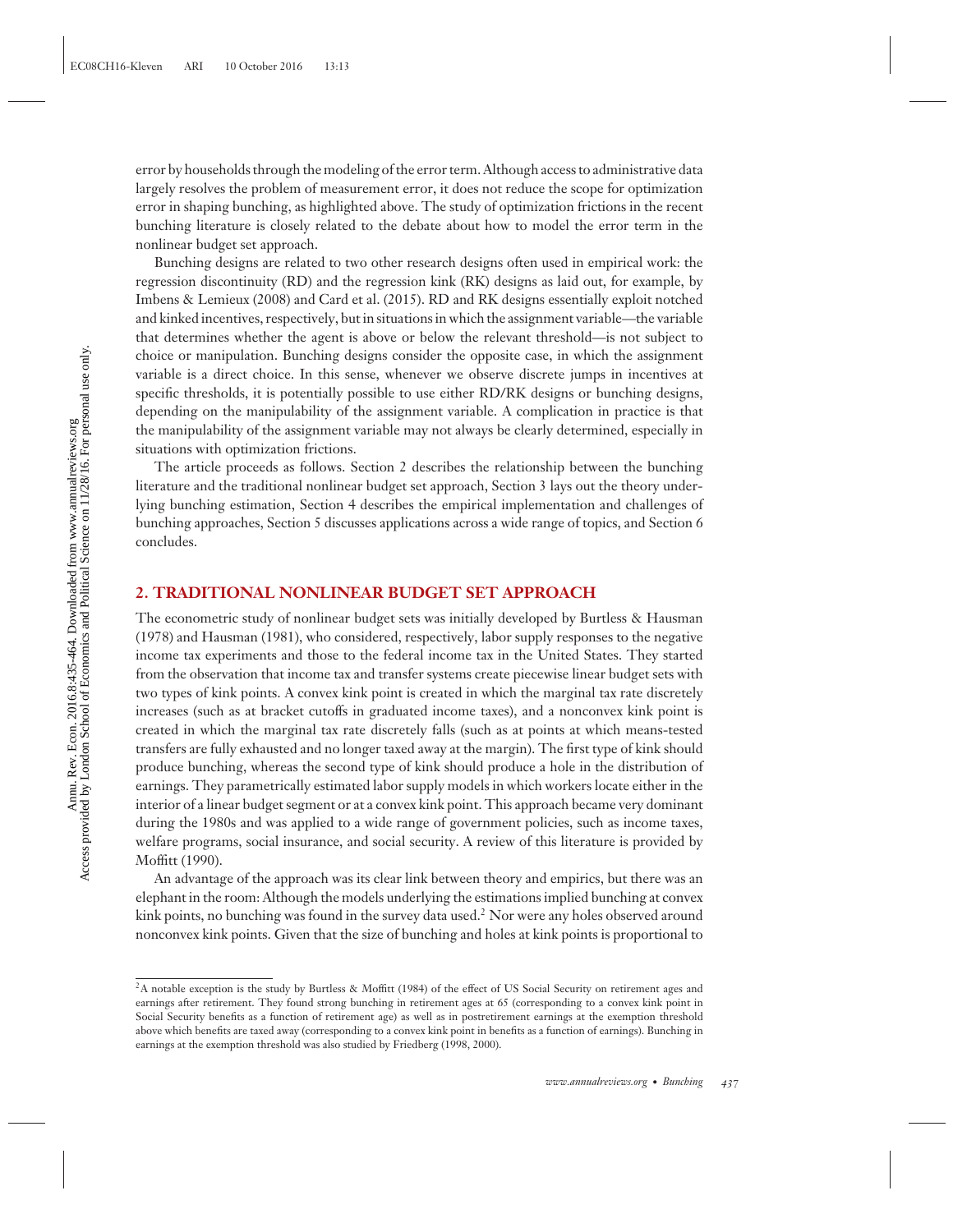the compensated elasticity of labor supply, a point later clarified by Saez (1999, 2010), it would seem that the nonlinear budget set approach should produce compensated elasticity estimates of zero. The solution to this bind was to allow the econometric model to have two error terms: One error term would represent unobserved preference heterogeneity; the other error term would represent optimization error capturing the inability of individuals to fine-tune hours worked precisely. The preference error term affects whether the true desired location is at the kink, whereas the optimization error term allows for individuals preferring the kink to be observed away from it.<sup>3</sup> The models were then estimated using maximum likelihood assuming that each of the error terms is normally distributed.

This approach allowed researchers to structurally estimate labor supply models, sometimes finding very large compensated elasticities as in Hausman (1981), using data with no bunching or holes around kink points. The approach would yield an estimate of the variance of the optimization error term: This would be determined by the amount of clustering around kink points—the less clustering, the larger the variance—and represent the degree of optimization error among individuals. As discussed below, this approach is conceptually related to the recent bunching literature, which emphasizes the role of optimization frictions in creating a gap between observed elasticities and true structural elasticities (Chetty et al. 2011, Chetty 2012, Kleven & Waseem 2013) and argues that the latter may be much larger than the former.

Where the two literatures diverge is in terms of empirical identification. In the nonlinear budget set literature, identification was achieved using a parametric model and making distributional assumptions on the two error terms. The presence of kinks and bunching (or their absence) was largely treated as a technical complication in fitting models to the data; the fact that kink points represent quasi-experimental variation in incentives and that bunching can be directly informative of responsiveness was not exploited. The recent literature, conversely, uses bunching directly to elicit behavioral responses and to estimate elasticities. Unlike the earlier literature, the recent bunching literature achieves identification only from what happens locally around the kink rather than from variation within brackets.

#### **3. BUNCHING THEORY**

#### **3.1. Kinks**

This section lays out the bunching theory that underlies the empirical designs discussed below. The analysis is framed in terms of earnings responses to taxes, but the conceptual framework—or modified versions of it—has found applications in a range of other settings. It starts by considering kink points created by discontinuities in marginal tax rates, the analysis of which was developed by Saez (2010).

Consider individuals with preferences defined over after-tax income (value of consumption) and before-tax income (cost of effort). The utility function can be written as  $u(z - T(z), z/n)$ , where *z* is earnings,  $T(z)$  is a tax function, and *n* is ability. There is heterogeneity in ability captured by a density distribution  $f(n)$ . Assuming that the ability distribution, preferences, and the tax system are smooth, individual optimization generates an earnings distribution that is also smooth. As a baseline, we consider a linear tax system  $T(z) = t \cdot z$  and denote the smooth earnings distribution in this baseline by  $h_0(z)$ .

<sup>&</sup>lt;sup>3</sup>The optimization error term could also represent measurement error: Both forms of error attenuate bunching and are observationally equivalent in this context. Another (closely related) approach to deal with the absence of bunching when fitting nonlinear budget set models to the data was to smooth the budget set around the kink (MaCurdy et al. 1990).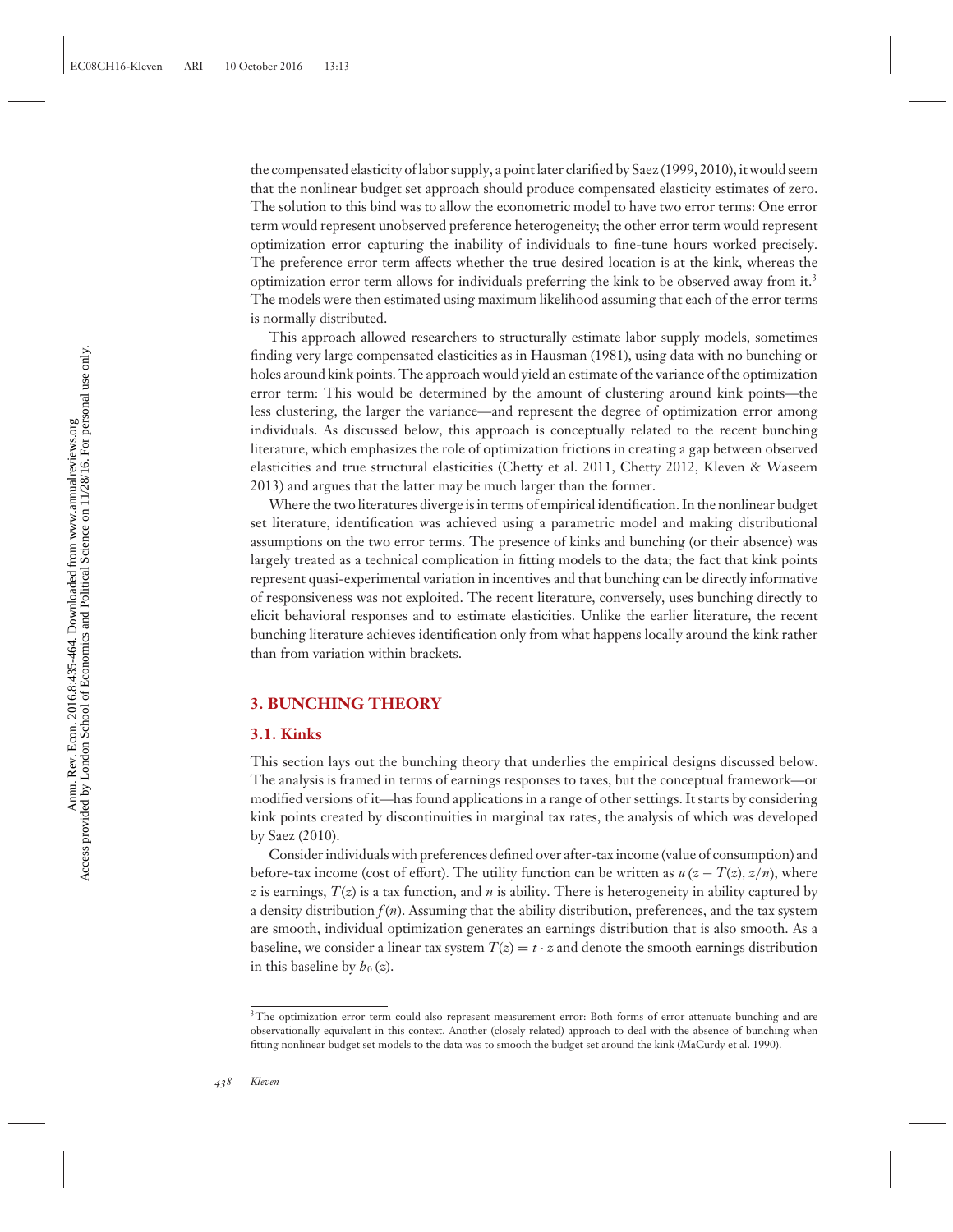

#### **Figure 1**

Kink analysis, showing the effects of a convex kink—a discrete increase in the marginal tax rate from  $t$  to  $t+\Delta t$  at the earnings threshold *z*∗—in a (*a*) budget set diagram and (*b*) density diagram. In panel *a*, the individual with ability *n*<sup>∗</sup> + -*n*<sup>∗</sup> is the marginal bunching individual. This individual chooses  $z^* + \Delta z^*$  before the kink is introduced and  $z^*$  after the kink is introduced. All workers initially located on the interval  $(z^*, z^* + \Delta z^*)$  bunch at the kink, whereas all those initially located above  $z^* + \Delta z^*$  reduce earnings within the interior of the upper bracket. As shown in panel *b*, the implications of these responses for the earnings distribution are sharp bunching at *z*<sup>∗</sup> (the size of which is equal to the *gray shaded area* just above *z*∗) and a left shift of the distribution in the upper bracket.

Suppose that a convex kink—a discrete increase in the marginal tax rate from *t* to  $t + \Delta t$ —is introduced at the earnings threshold  $z^*$ . The kinked tax function is given by  $T(z) = t \cdot z + \Delta t$ . (*z* − *z*<sup>∗</sup>)·**I** (*z* > *z*<sup>∗</sup>), where **I**(·) is an indicator function. **Figure 1***a***,***b* illustrates the effects in a budget set diagram and a density distribution diagram, respectively. Absent the kink, workers locate along the linear budget line with slope  $1 - t$  depending on their abilities. As shown in the figure, an individual with ability  $n^*$  chooses earnings  $z^*$ , and an individual with ability  $n^* + \Delta n^*$  chooses *z*<sup>∗</sup> + ∆*z*<sup>∗</sup>. When the kink is introduced, the individual initially located at *z*<sup>∗</sup> + ∆*z*<sup>∗</sup> is tangent to the upper part of the budget set at the kink point *z*<sup>∗</sup> and therefore moves down to the kink. This is the marginal bunching individual: All workers initially located on the interval  $(z^*, z^* + \Delta z^*)$  move to the kink point; all workers initially located above this interval stay in the interior of the upper bracket. This behavior produces excess bunching in the earnings distribution at the kink point, as shown in **Figure 1***b*. It does not produce a hole in the distribution above the kink because those located above the marginal buncher reduce their earnings in response to the higher marginal tax rate and fill up the hole. These interior responses are represented by the left shift of the density distribution above *z*<sup>∗</sup>. The excess bunching at *z*<sup>∗</sup> is precisely offset by the missing mass on (*z*<sup>∗</sup>, ∞) in the postkink relative to the prekink distribution.4

<sup>4</sup>A clarification of terminology is in order here: I am using the terms prekink (baseline) and postkink, although in many empirical applications there is no such temporal variation in the kink. In a typical application, there is an observed scenario with a kink (postkink) and an unobserved—but potentially estimable—counterfactual scenario without a kink (prekink). Furthermore, the analysis here assumes that the counterfactual scenario without a kink is characterized by the lower-bracket tax rate *t* throughout (in which case bunchers are coming from above  $z^*$ ) as opposed to the higher-bracket tax rate  $t + \Delta t$ throughout (in which case bunchers would be coming from below). To be consistent with this counterfactual benchmark,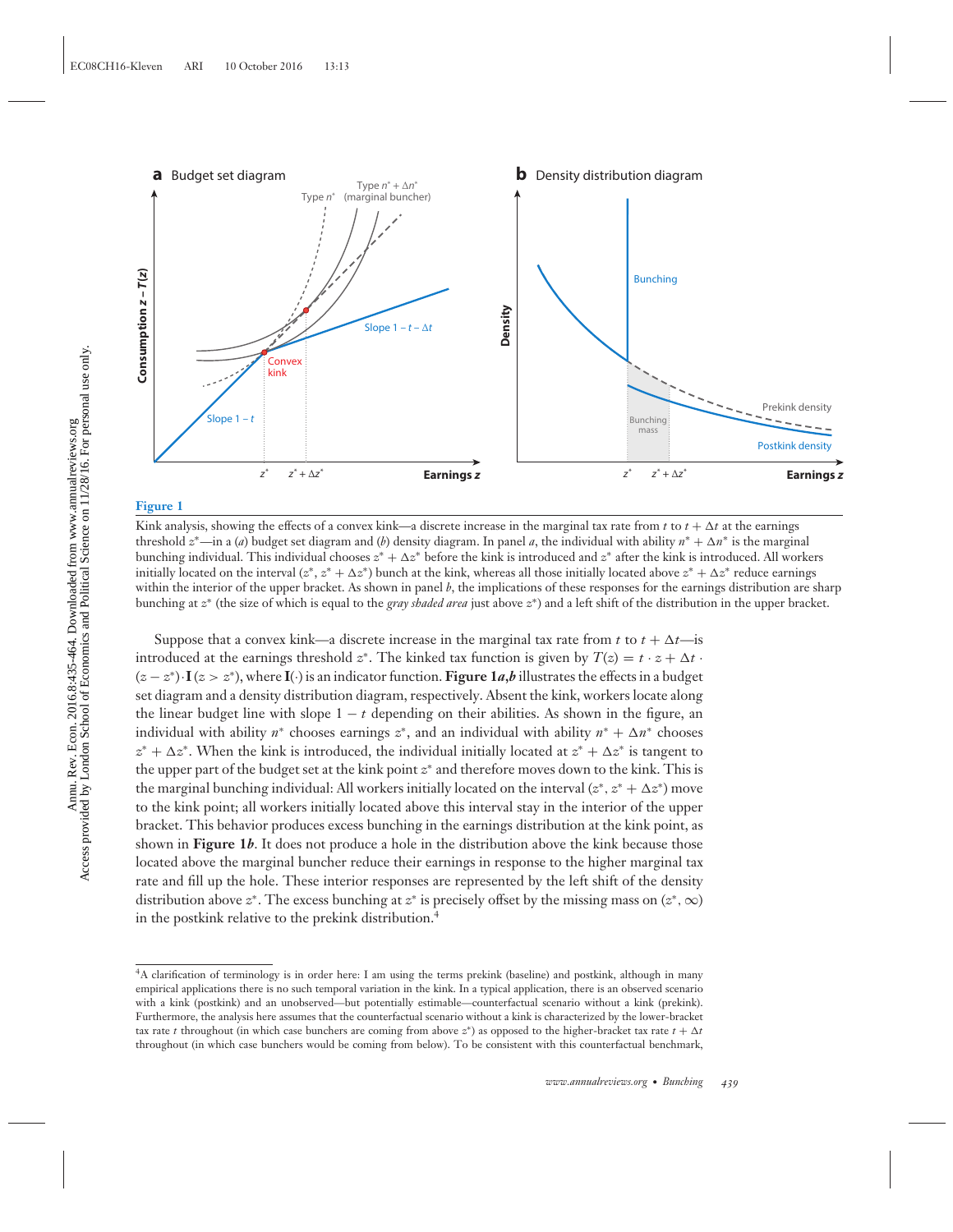The key insight of the bunching approach is that the (compensated) earnings elasticity can be inferred from the response by the marginal buncher,  $\Delta z^*$ , and that this response is proportional to the amount of excess bunching. For the marginal buncher, the earnings response ∆z\* represents a standard interior response between two tangency points. Hence, assuming that the kink  $\Delta t$  is small, we can define an earnings elasticity as

$$
e = \frac{\Delta z^* / z^*}{\Delta t / (1 - t)}.
$$
\n<sup>(1)</sup>

Given that the kink does not change the tax rate on inframarginal units of income below *z*<sup>∗</sup>, it does not produce income effects on the (small) bunching segment (*z*<sup>\*</sup>, *z*<sup>\*</sup> + ∆*z*<sup>\*</sup>). The absence of income effects implies that *e* represents a compensated elasticity. Large kinks can produce large bunching segments in which case the elasticity *e* will be a weighted average of the compensated and uncompensated elasticities.<sup>5</sup>

The final step of the approach is to link the earnings response  $\Delta z^*$  in the elasticity formula to the amount of bunching, which is the empirical entity that will be estimated. Denoting total bunching by *B*, we have

$$
B = \int_{z^*}^{z^* + \Delta z^*} b_0(z) dz \simeq b_0(z^*) \Delta z^*,
$$
 (2)

where the approximation assumes that the baseline (counterfactual) density  $h_0(z)$  is constant on the bunching segment  $(z^*, z^* + \Delta z^*)$ . The constant density assumption simplifies the analysis (and is innocuous when the bunching segment is small), but the assumption is in general unnecessary. Empirical implementations of the approach can allow for curvature and use the exact bunching relationship in Equation 2. From Equations 1 and 2, we have a relationship going from the estimable entities  $B$ ,  $b_0(z^*)$  via the earnings response of the marginal buncher  $\Delta z^*$  to the compensated elasticity *e*. This is a local elasticity at the earnings level *z*<sup>∗</sup>.

The preceding analysis assumes homogeneous preferences  $u(\cdot)$  and thus a single elasticity *e* at the earnings level *z*<sup>∗</sup>. However, it is straightforward to allow for heterogeneity in elasticities. Consider a joint distribution of abilities *n* and elasticities *e* given by  $\hat{f}(n, e)$ , and a joint baseline distribution of earnings *z* and elasticities *e* given by  $\hat{b}_0(z, e)$ . We have  $b_0(z) = \int_e \hat{b}_0(z, e) \, de$ . At each elasticity level *e*, we can characterize earnings responses to a kink exactly as above and denote the response of the marginal buncher by  $\Delta z^*_e$ . We can then link bunching *B* to the average earnings response  $E[\Delta z_e^*]$  as follows:

$$
B = \int_{e} \int_{z^*}^{z^* + \Delta z_{\epsilon}^*} \hat{b}_0(z, e) dz d\epsilon \simeq b_0(z^*) E\left[\Delta z_{\epsilon}^*\right]. \tag{3}
$$

the counterfactual distribution should be estimated assuming that the bunching mass in the observed distribution comes from above *z*∗. One could alternatively consider a counterfactual in which the higher-bracket tax rate applies throughout and estimate a counterfactual distribution assuming that the bunching mass comes from below. As long as the kink is small, the two procedures will produce the same elasticity estimate. If the kink is large, the two elasticity estimates may be different. For reasons explained in Section 4.1, this subtle distinction between different linear counterfactuals (i.e., whether bunchers are coming from above or below) is unlikely to make much of a difference in most bunching applications.

<sup>&</sup>lt;sup>5</sup>This can be seen formally as follows. The earnings supply function of an individual in the upper tax bracket  $z > z^*$  can be written as  $z = z(1 - \tilde{t}, Y)$ , where  $\tilde{t}$  is the marginal tax rate in the upper bracket (i.e.,  $\tilde{t} = t$  before the kink;  $\tilde{t} = t + \Delta t$  after the kink) and *Y* =  $\tilde{t} \cdot z - T(z)$  is virtual income. Denoting by  $e^c$  and  $e^u$  the compensated and uncompensated elasticities of *z* with respect to  $1-\tilde{t}$ , the Slutsky decomposition implies  $e^u = e^c + \eta$ , where  $\eta = (1-\tilde{t})(\partial z/\partial Y)$  is the income effect. Considering a small change in the marginal tax rate from  $t$  to  $t + \Delta t$  above the threshold  $z^*$ , and using the Slutsky decomposition, one finds that the earnings reduction  $\Delta z$  in the interior of the upper bracket satisfies  $(\Delta z/z)/(\Delta t/(1-t)) = (1 - \Delta a/\Delta t) \cdot e^c + \Delta a/\Delta t \cdot e^u$ . where  $\Delta a = \Delta t (z - z^*) / z$  is the change in the average tax rate at the income level *z*. For upper-bracket taxpayers located close to the kink ( $z \approx z^*$ ), we have  $\Delta a \approx 0$  such that the right-hand side equals  $e^c$ . Specifically, the marginal bunching individual (whose response is like an interior response and therefore can be characterized as above) comes from a point  $z = z^* + \Delta z^*$ close to the kink, so the earnings response  $\Delta z = \Delta z^*$  of this individual is related to  $e^c$ .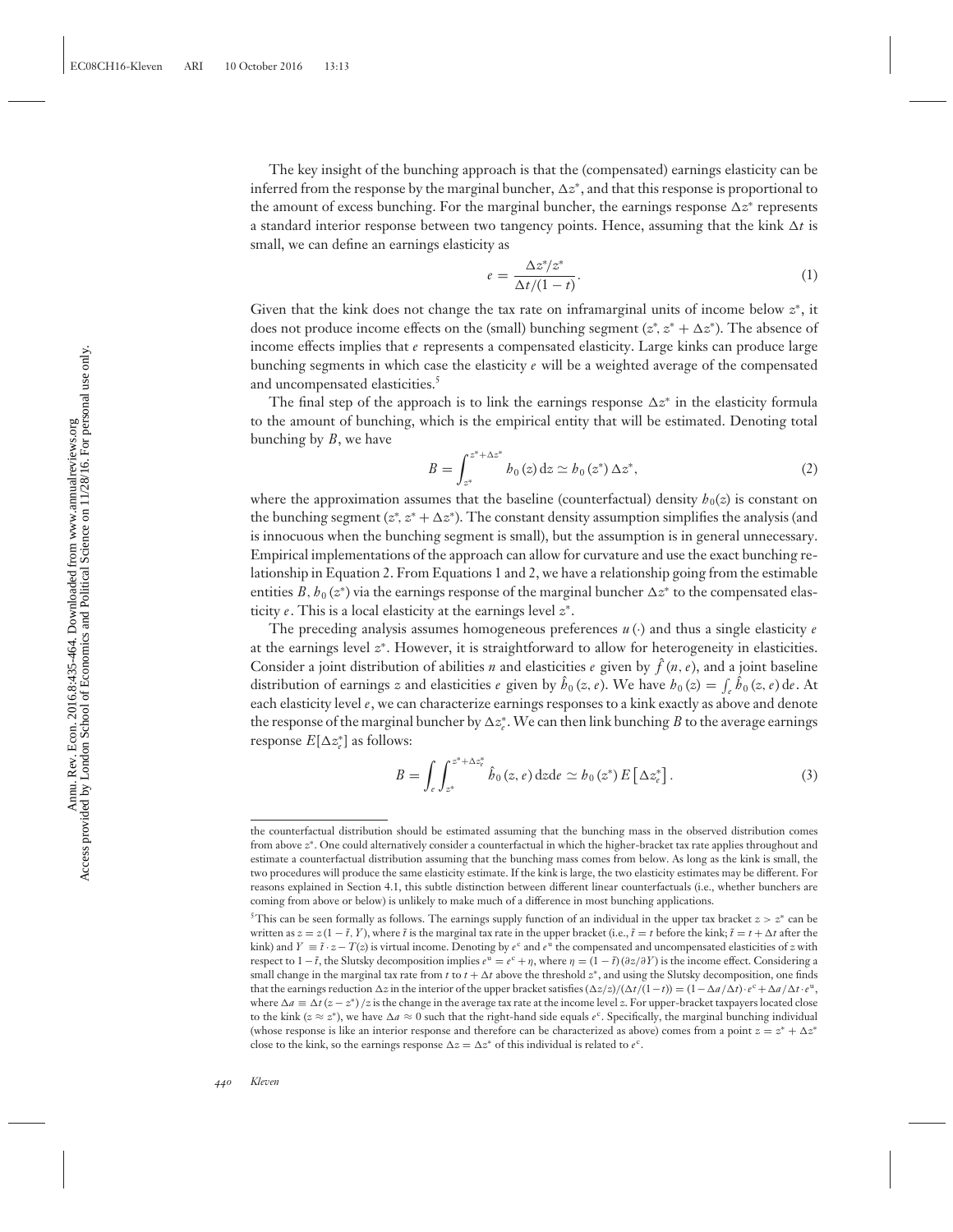Here the approximation assumes that the counterfactual density  $\hat{b}_0(z, e)$  is constant in z on the bunching segment  $(z^*, z^* + \Delta z^*_{\epsilon})$  for all  $e$ . Replacing  $\Delta z^*$  by  $E[\Delta z^*_{\epsilon}]$  in Equation 1, we can link bunching to the local average earnings elasticity at *z*<sup>∗</sup>.

The analysis presented so far is exact only if the kink is sufficiently small. In the presence of large kinks, it is necessary to specify preferences parametrically to obtain exact elasticities (but this introduces potential functional form sensitivity, as discussed below). The typical approach is to specify a quasi-linear, isoelastic utility function

$$
u = z - T(z) - \frac{n}{1 + 1/e} \cdot \left(\frac{z}{n}\right)^{1 + 1/e},\tag{4}
$$

thus ruling out income effects of tax changes on earnings *z*. With this utility function, earnings in the linear tax baseline are given by  $z = n(1 - t)^e$ .

As explained above, in the presence of the kink the marginal buncher (with ability  $n^* + \Delta n^*$ ) is tangent to the upper part of the kinked budget set at *z*<sup>∗</sup> and to the initial linear budget set at  $z^* + \Delta z^*$ . Hence two tangency conditions must be met for the marginal buncher: Actual earnings with the kink satisfy  $z^* = (n^* + \Delta n^*)(1 - t - \Delta t)^e$ , and counterfactual earnings without the kink satisfy  $z^* + \Delta z^* = (n^* + \Delta n^*)(1 - t)^e$ . These two conditions imply

$$
\frac{z^* + \Delta z^*}{z^*} = \left(\frac{1-t}{1-t - \Delta t}\right)^e,\tag{5}
$$

or equivalently

$$
e = -\frac{\log(1 + \Delta z^* / z^*)}{\log(1 - \Delta t / (1 - t))},\tag{6}
$$

which is a generalization of Equation 1. When  $\Delta t$  is small (so that  $\Delta z^*$  is also small), we have  $\log(1 + \Delta z^*/z^*) \approx \Delta z^*/z^*$  and  $\log(1 - \Delta t/(1-t)) \approx -\Delta t/(1-t)$ , in which case the exact parametric formula (Equation 6) is approximately equal to the simpler nonparametric version (Equation 1).

Finally, although we have focused on the implications of a convex kink, the conceptual analysis can be extended to a nonconvex kink as created by a discrete fall in the marginal tax rate at a threshold. For example, nonconvex kinks are observed at points where means-tested transfers are fully phased out and therefore no longer taxed away at the margin. This type of kink should produce a hole around the threshold *z*<sup>∗</sup> , as individuals who would otherwise locate in a range just below the threshold are willing to locate strictly above the threshold, whereas individuals further down do not respond at all. In this case, there will be a marginal responding individual, who is precisely indifferent between a point strictly below and a point strictly above the threshold. No individual locates between these two points, and the width of the hole can be linked to the compensated earnings elasticity. Even though nonconvex kinks are quite common, their analysis has not received much attention in the literature for the simple reason that no research has found any evidence of holes around such kinks. This nonfinding poses a challenge to the framework that I discuss and try to resolve below.

#### **3.2. Notches**

We now turn to the analysis of notches created by discontinuities in tax liability (i.e., in the average tax rate), the analysis of which was developed by Kleven & Waseem (2013). The basic conceptual framework is the same as above: Preferences are modeled in the same way, there is a smooth distribution of ability  $f(n)$ , and there is a smooth distribution of earnings  $h_0(z)$  in the baseline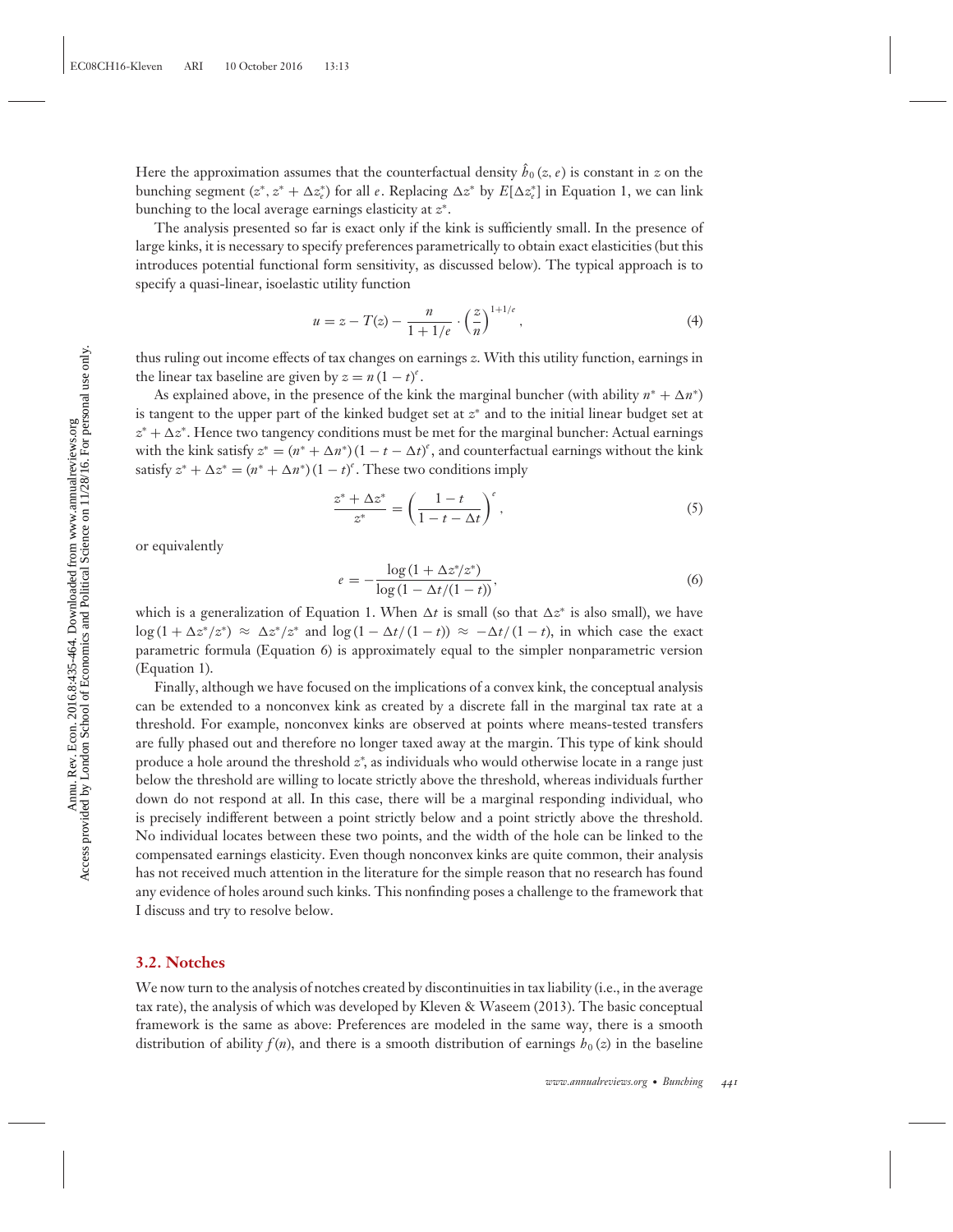without notches. As with kinks, I start by considering a homogeneous earnings elasticity and then generalize to allow for heterogeneity.

Starting from a baseline with linear taxation, consider the introduction of a notch—a discrete increase in the average tax rate from *t* to  $t + \Delta t$ —at the earnings threshold  $z^*$ . That is, we consider a tax function given by  $T(z) = t \cdot z + \Delta t \cdot z \cdot \mathbf{I}(z > z^*)$ . This upward tax notch (average tax increase) is analogous to a convex kink (marginal tax increase), and the case of downward tax notches is discussed below. The notch considered here takes the form of a discontinuity in a proportional tax rate, and thus the threshold represents a discontinuity in both the average and marginal tax rate. Although such proportional tax notches are quite common in practice, an alternative form of notch consists of a tax liability jump without any change in the marginal tax rate. It is straightforward to include such notches in the analysis as well (Kleven & Waseem 2013).

**Figure 2** shows the implications of the notch in a budget set diagram (**Figure 2***a*) and in density distribution diagrams (**Figure 2***b***,***c*). There will be bunching at the notch point by all individuals who had incomes in an interval  $(z^*, z^* + \Delta z^*)$  prior to the introduction of the notch. The individual originally located at  $z^* + \Delta z^*$  is the marginal bunching individual: This person is exactly indifferent between the notch point  $z^*$  and the best interior point  $z^I$  after the tax change. Those initially located above  $z^* + \Delta z^*$  reduce their earnings in response to the proportional tax change, but stay in the interior of the upper bracket. There is a hole in the postnotch density distribution, as no individual is willing to locate between *z*<sup>∗</sup> and *z*<sup>I</sup> .

An important difference between kinks and notches is that the latter create a region of strictly dominated choice  $(z^*, z^* + \Delta z^D)$ . In this region, it is possible to increase both consumption and leisure by moving down to the notch point *z*<sup>∗</sup>, making such earnings choices dominated under any parametric form for preferences. The dominated region  $(z^*,z^*+\Delta z^{\mathrm{D}})$  creates a lower bound for the bunching region  $(z^*, z^* + \Delta z^*)$ . In the case of L-shaped Leontief preferences—such that the compensated earnings elasticity is zero—the bunching region would correspond exactly to the dominated region.

As with kinks, the fundamental idea is that the earnings response ∆z\* of the marginal buncher (which can be uncovered from bunching) is related to the compensated elasticity *e*. In the case of notches, the relationship between the two can be characterized using the indifference condition between the notch point  $z^*$  and the interior location  $z^I$  for the marginal buncher, as opposed to the tangency condition at *z*<sup>∗</sup> used in the case of kinks.

Based on the preference specification (Equation 4), utility at the notch point *z*<sup>∗</sup> for the marginal buncher is given by

$$
u^* = (1-t)z^* - \frac{n^* + \Delta n^*}{1+1/e} \left(\frac{z^*}{n^* + \Delta n^*}\right)^{1+1/e}.
$$
 (7)

Using the first-order condition  $z^I = (n^* + \Delta n^*)(1 - t - \Delta t)^e$ , one can write utility at the interior point *z*<sup>I</sup> as

$$
u^{I} = \left(\frac{1}{1+e}\right)(n^* + \Delta n^*)(1 - t - \Delta t)^{1+e}.
$$
 (8)

From the condition  $u^* = u^I$  and using the relationship  $n^* + \Delta n^* = \frac{z^* + \Delta z^*}{(1-t)^c}$ , we can rearrange terms so as to obtain

$$
\frac{1}{1 + \Delta z^* / z^*} - \frac{1}{1 + 1/e} \left[ \frac{1}{1 + \Delta z^* / z^*} \right]^{1 + 1/e} - \frac{1}{1 + e} \left[ 1 - \frac{\Delta t}{1 - t} \right]^{1 + e} = 0.
$$
 (9)

This condition, which is the analog of Equations 5 and 6 for kinks, characterizes the relationship between the percentage earnings response  $\Delta z^*/z^*$ , the percentage change in the average net-oftax rate  $\Delta t/(1-t)$ , and the compensated elasticity *e*. As the earnings response is estimated from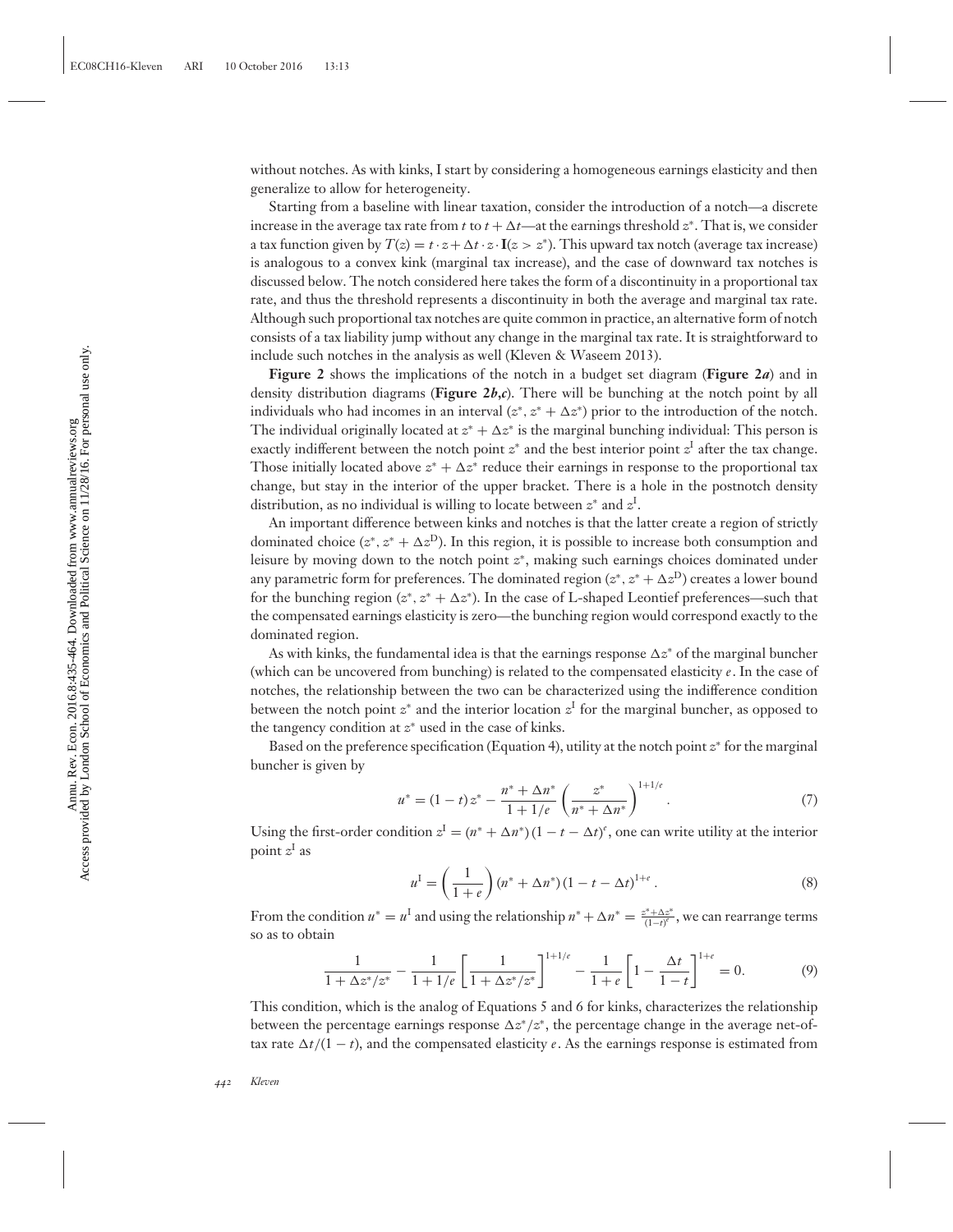

#### **Figure 2**

Notch analysis, showing the effects of a notch—a discrete increase in the average tax rate from  $t$  to  $t + \Delta t$  at the earnings threshold *z*∗—in (*a*) a budget set diagram and (*b*,*c*) density distribution diagrams. In panel *a*, the individual with ability *n*<sup>∗</sup> + -*n*<sup>∗</sup> is the marginal bunching individual. This individual chooses  $z^* + \Delta z^*$  before the notch is introduced, and is indifferent between the threshold  $z^*$  and the best interior location  $z^I$  after the notch. All workers initially located on  $(z^*,z^*+\Delta z^*)$  bunch at the notch, whereas all those initially located above  $z^* + \Delta z^*$  reduce earnings marginally within the interior of the upper bracket. Panel *a* is drawn for a specific elasticity *e* > 0, and panel *b* shows the corresponding postnotch density distribution, which features sharp bunching at *z*<sup>∗</sup> (the size of which is equal to the *gray shaded area* just above *z*∗) and an empty hole between *z*<sup>∗</sup> and *z*<sup>I</sup> . Panel *c* shows the density distribution with heterogeneous elasticities on  $(0, \bar{\epsilon})$ , which is completely empty only in the strictly dominated region.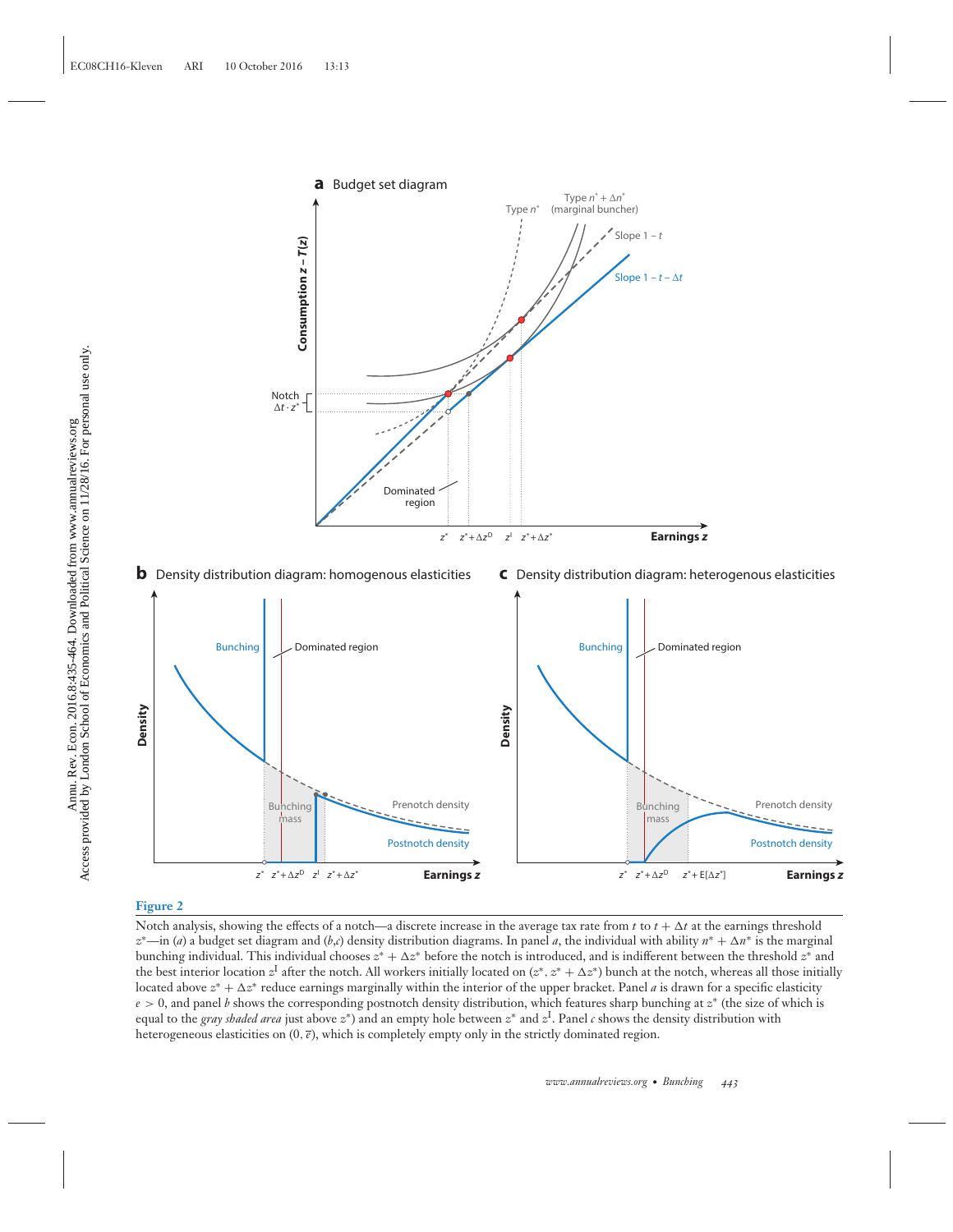bunching, the condition should be viewed as defining the elasticity *e* as an implicit function of the observed values of  $\Delta z^*/z^*$  and  $\Delta t/(1-t)$ .

The elasticity formula (Equation 9) confirms the argument above that the strictly dominated range is a lower bound for the earnings response in this frictionless model. As the elasticity *e* converges to zero, Equation 9 implies

$$
\lim_{\varepsilon \to 0} \Delta z^* = \frac{\Delta t \cdot z^*}{1 - t - \Delta t} \equiv \Delta z^{\text{D}},\tag{10}
$$

where  $\Delta z^D$  is defined such that the earnings level  $z^* + \Delta z^D$  ensures the same consumption as the notch point *z*<sup>∗</sup>. The fact that, absent any optimization frictions, notches should create a completely empty range of the earnings distribution under any elasticity is very useful for the empirical estimation of structural elasticities in settings in which optimization frictions are present.

I have so far assumed a single elasticity *e* at the earnings level *z*<sup>∗</sup>, but it is conceptually straightforward to allow for heterogeneity as in the analysis of kinks. With a joint distribution  $\hat{f}\left(n,e\right)$ , the preceding analysis characterizes earnings responses  $\Delta z_{e}^{*}$  at a particular value of *e*. Aggregating across all elasticity levels [assuming that *e* is smoothly distributed on  $(0, \bar{\varepsilon})$ ] would give the type of earnings distribution illustrated in **Figure 2***c*. Here the hole does not have a sharp upper edge; instead, the distribution gradually converges toward the counterfactual. As in the case of kinks, we can link bunching *B* to the average earnings response  $E[\Delta z_e^*]$  based on the relationship given in Equation 3. Using Equation 9, one can then estimate the elasticity at the average response  $E[\Delta z_{e}^{*}]$ . Because of the nonlinearity of Equation 9, the elasticity at the average response is generally different from the average elasticity, creating a form of aggregation bias. However, such bias can be bounded and is typically very small, as discussed below.

The analysis can be extended to the case of downward tax notches, in which the average tax rate falls discretely above a threshold (see Kleven et al. 2014). In this case, the theoretical predictions are a mirror image of those described above. In response to a reduction in the average tax rate by -*t* above the threshold *z*<sup>∗</sup>, there will be bunching just above *z*<sup>∗</sup> and a hole below *z*<sup>∗</sup>. A marginal bunching individual at ability  $n^* - \Delta n^*$  is indifferent between the notch point  $z^*$  and the prenotch location  $z^* - \Delta z^{*.6}$  This indifference condition can be shown to imply

$$
\left(1 - \frac{\Delta z^*}{z^*}\right) + e\left(1 - \frac{\Delta z^*}{z^*}\right)^{-1/e} - (1 + e)\left(1 + \frac{\Delta t}{1 - t}\right) = 0,\tag{11}
$$

which is the analog of the condition in Equation 9 for the case of upward tax notches. It is then possible to link bunching *B* to the earnings response  $\Delta z^*$  (using Equation 2 or 3) and the earnings response to the elasticity *e* (using Equation 11). A conceptual difference between upward and downward tax notches is that the latter do not create a strictly dominated region because moving from below the notch to above the notch (and thus obtaining larger consumption) is associated with less leisure. Because of the absence of a dominated region, as the elasticity *e* converges to zero, Equation 11 implies that the earnings response ∆z<sup>∗</sup> also converges to zero. Besides this difference, upward and downward notches work in similar ways, as opposed to convex and nonconvex kinks, which work in very different ways.

The preceding analysis of notches relies on a functional form for utility. Although the earnings response ∆z<sup>∗</sup> (estimated from bunching at the notch) can be nonparametrically identified, the underlying structural elasticity *e* that could be used for out-of-sample prediction cannot. It is of interest to develop a reduced-form approach without such parametric reliance, similar to

<sup>6</sup>With a downward tax notch, the best interior location *z*<sup>I</sup> is identical to the prenotch location *z*<sup>∗</sup> − -*z*<sup>∗</sup> because the marginal buncher faces no change in the budget set in the no-bunching scenario.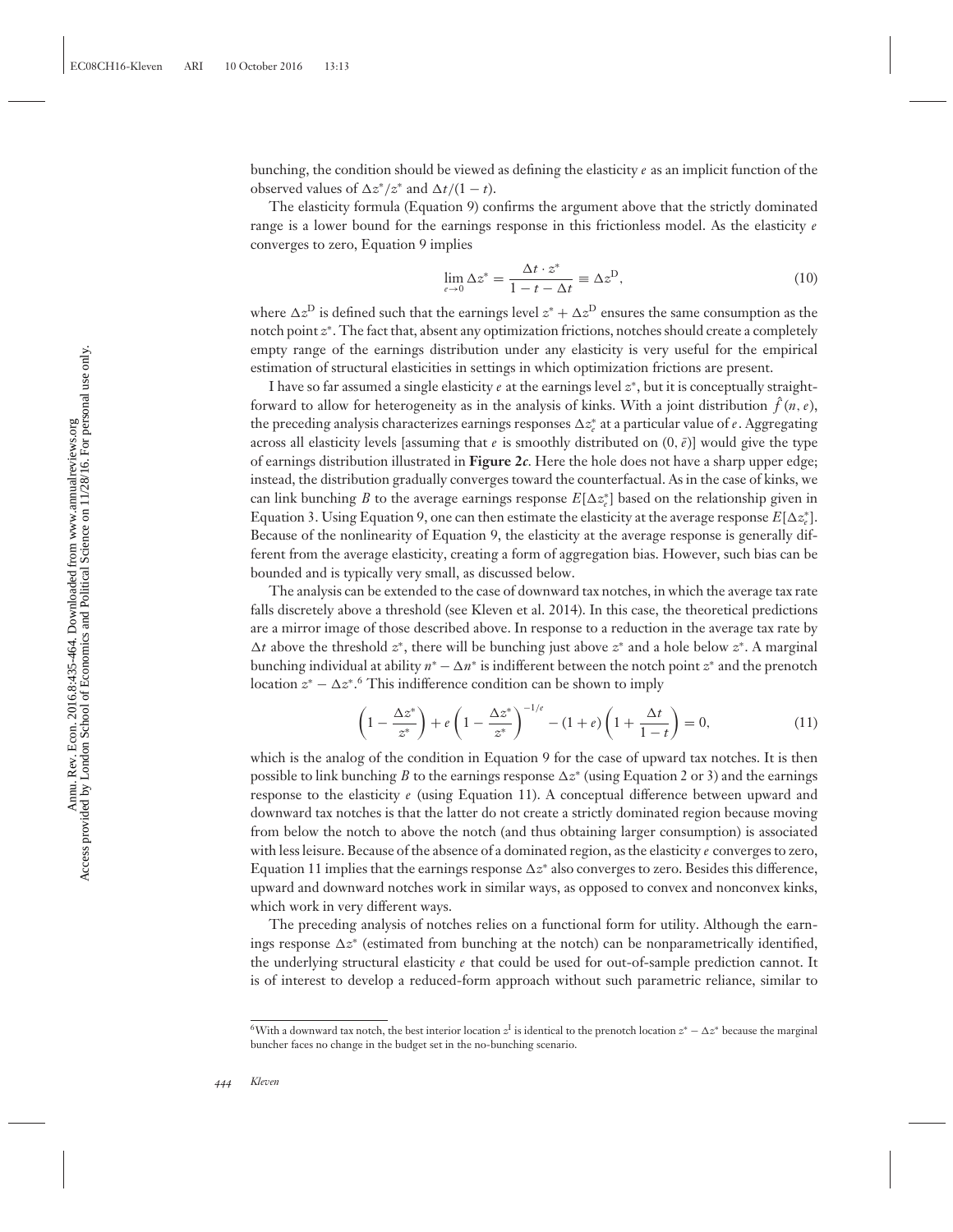the Saez elasticity (Equation 1) for kinks. As discussed by Kleven & Waseem (2013), a reducedform approach is less straightforward for notches than for kinks because the behavioral response is driven by a jump in the average tax rate rather than in the marginal tax rate of direct relevance to the structural parameter of interest. They propose a reduced-form approximation in which the earnings response ∆z\* is related to the change in the implicit marginal tax rate between  $z^*$  and  $z^* + \Delta z^*$  created by the notch. With the implicit marginal tax rate defined as  $t^* \equiv [T (z^* + \Delta z^*) - T (z^*)] / \Delta z^* \approx t + \Delta t \cdot z^* / \Delta z^*$ , the reduced-form elasticity is given by

$$
e_{\mathcal{R}} \equiv \frac{\Delta z^* / z^*}{\Delta t^* / (1 - t^*)} \approx \frac{(\Delta z^* / z^*)^2}{\Delta t / (1 - t)}.
$$
\n(12)

As shown by Kleven & Waseem (2013), this simple quadratic formula represents an upper bound on the true structural elasticity *e* under a weak assumption on preferences.

#### **3.3. Extensions**

In this section, I discuss a number of extensions of the baseline framework presented above: optimization frictions, reference dependence, dynamics, and extensive margin responses.

**3.3.1. Optimization frictions.** In the frictionless model considered above, bunching depends on a structural elasticity *e* and a vector of observable parameters **x**, i.e.,  $B = B(e, \mathbf{x})$ . This allows us to go from an estimate of bunching to an estimate of the structural elasticity. However, in practice, agents may face optimization frictions such as adjustment costs and attention costs that prevent them from bunching at kinks and notches (Chetty et al. 2011, Chetty 2012, Kleven & Waseem 2013).<sup>7</sup> In this case, we can write bunching as  $B = B(e, \phi, x)$ , where  $\phi$  is a parameter, or a vector of parameters, characterizing the adjustment costs. In this case, a single observation of bunching will be consistent with a set of  $(e, \phi)$  combinations. The observed elasticity obtained from bunching is generally different from the true structural elasticity *e*, with the gap between the two determined by the unobserved friction  $\phi$ .

I now describe two conceptual approaches to uncover the structural parameter  $e$  in the presence of optimization frictions, first a nonparametric approach based on notches and then a parametric approach that can be applied to both kinks and notches.<sup>8</sup> In general, the fundamental problem described above is that we have only one empirical moment *B* and two unobserved parameters  $(e, \phi)$ , or more than two unobserved parameters if  $\phi$  is a vector. Hence the general solution is to obtain additional empirical moments that depend on the same parameters  $(e, \phi)$ .

In the case of notches, Kleven & Waseem (2013) develop an approach in which the additional empirical moment is the hole in the distribution above the threshold, or specifically the hole in the strictly dominated region just above the threshold. Because the dominated region should be empty in a frictionless world under any preferences, the observed density mass in this region can be used to measure attenuation bias from frictions. To see how the approach works, denote by  $a(z, e, \phi)$  the share of individuals at earnings level *z* and elasticity level *e* who are unresponsive due

<sup>7</sup>Another implication of optimization friction is that agents who do respond may not be able to target the threshold precisely, so that excess bunching manifests itself as diffuse excess mass rather than a point mass. As long as excess mass is not too diffuse to be visible, this can easily be incorporated in empirical applications by allowing for a bunching interval rather than a bunching point.

<sup>8</sup>Other things equal, bunching at notches should be less affected by optimization frictions than bunching at kinks because notches create much stronger incentives to bunch and are therefore more likely to overcome adjustment costs.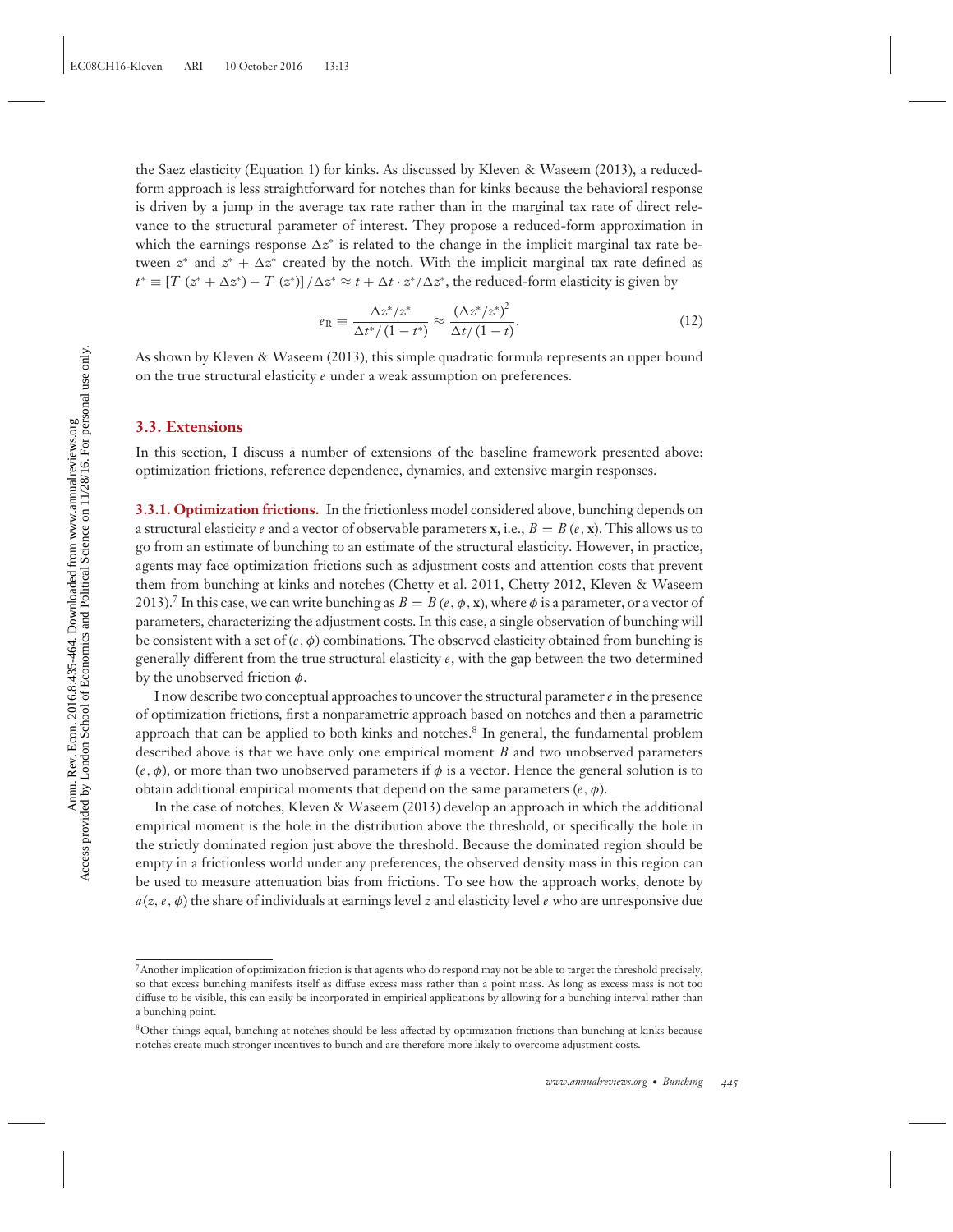to adjustment costs  $\phi$ . We then have

$$
B = \int_{e} \int_{z^*}^{z^* + \Delta z_{\epsilon}^*} (1 - a(z, e, \phi)) \hat{b}_0(z, e) dz de \simeq b_0(z^*)(1 - a^*(\phi)) E[\Delta z_{\epsilon}^*],
$$
 (13)

where the approximation assumes a locally constant counterfactual density (as above) and a locally constant share of unresponsive individuals,  $a(z, e, \phi) = a^*(\phi)$  for  $(z^*, z^* + \Delta z^*_e)$  and all *e*. In this expression,  $E[\Delta z_e^*]$  is the frictionless response governed by the parameter  $e$ . Given estimates of *B* and  $h_0(z^*)$ , the frictionless response can be identified using an estimate of the share of nonoptimizers *a*<sup>∗</sup>(φ), which can be obtained from the observed density mass in the strictly dominated region.

The approach is based on the assumption that the share of nonoptimizers is constant in a region above the notch, but it does not rely on specific parametric assumptions on the structure and distribution of adjustment costs φ. <sup>9</sup> The local fraction of nonoptimizers *a*<sup>∗</sup>(φ) represents a sufficient statistic (together with bunching) for the structural elasticity *e*. However, a limitation of the approach is that not all notches are associated with strictly dominated regions. In the laborleisure context considered here, upward tax notches create dominated regions, but downward tax notches do not. More generally, notches in other decision contexts than labor-leisure do not always create strictly dominated regions (e.g., Almunia & Lopez-Rodriguez 2015, Best et al. 2015b, Best & Kleven 2016). In such cases, one can implement a more parametric version of the approach by ruling out extreme preferences, allowing for the recovery of *a*<sup>∗</sup>(φ) from a very narrow range above the threshold (e.g., Best et al. 2015b).

Kinks do not allow for this type of approach. A single kink offers only one empirical moment for estimation—the size of bunching—which is consistent with many (*e*, φ) combinations.<sup>10</sup> To separately estimate the structural parameter *e*, one must obtain at least one more bunching observation that depends on the same underlying parameters. In principle, this is possible if we observe variation in the size of the kink that is orthogonal to  $e$  and  $\phi$ . In practice, there are two potential sources of such variation: (*a*) differently sized kinks located at different earnings thresholds and (*b*) changes in the size of a kink at a given earnings threshold over time. With such additional variation, we can make progress by assuming that the additional bunching moment(s) is generated by the same underlying elasticity and friction. Versions of approaches (*a*) and (*b*) have been developed by Chetty et al. (2010, 2011) and Gelber et al. (2014).

These approaches require us to specify the adjustment cost parameters in  $\phi$ . The simplest possible case is one with a fixed cost of adjusting earnings equal to  $\phi$ , corresponding to the specification in Gelber et al. (2014). In this case, if we observe bunching in two different kink

<sup>9</sup>Kleven & Waseem (2013) argue that, in general, *a*∗(φ) obtained from the dominated region is a lower bound on friction over the entire bunching segment (*z*<sup>∗</sup>, *z*<sup>∗</sup> + ∆*z*<sup>∗</sup>). This is because, given the adjustment cost *ϕ*, the fraction of nonresponders  $a(x, e, \phi)$  is naturally increasing in earnings as the utility gain of moving to the notch is falling in earnings. However, the bias depends on the distribution of adjustment costs φ. In a scenario in which a fraction of agents have zero adjustment costs (optimizers) and a fraction have prohibitively high adjustment costs (nonoptimizers), *a*∗(φ) accurately captures the fraction of nonoptimizers and yields unbiased estimates.

<sup>10</sup>In theory, there is another potentially useful moment besides the size of the bunch, namely the width or the diffuseness of the bunch. If there is a lot of optimization friction that makes it hard to target the kink point precisely, we would expect excess bunching to be very diffuse around the threshold. Hence, in a situation in which bunching around the kink is small (by itself, suggesting either a small elasticity *e* or a large friction φ) and at the same time sharp (suggesting a small friction φ), it becomes harder to argue that the true structural elasticity is large. Still, it is conceivable that a subset of agents are completely unaware of the kink or completely unable to adjust their behavior with any amount of precision (while another subset of informed and flexible agents can bunch sharply), allowing for the observation of small and sharp bunching in a situation in which the true structural elasticity is large.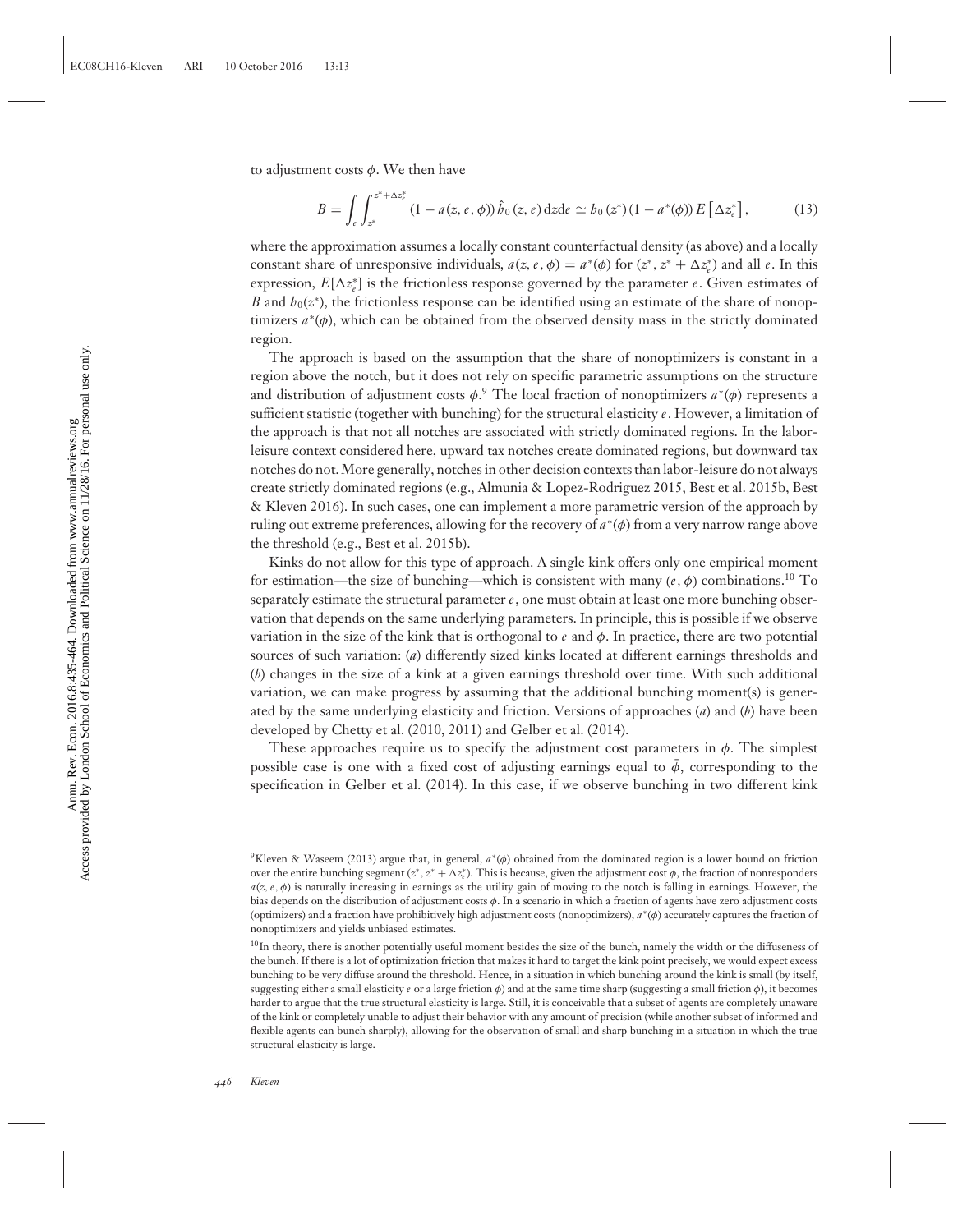scenarios, we have

$$
B_1 = B_1 \left( e, \bar{\phi}, \mathbf{x}_1 \right), \tag{14}
$$

$$
B_2 = B_2 \left( e, \bar{\phi}, \mathbf{x}_2 \right), \tag{15}
$$

where **x***<sup>i</sup>* is a vector of observable tax variables and the counterfactual density for kink *i*. These are two equations in two unknowns that can be solved for the adjustment cost and the structural elasticity *e*. The key parametric assumptions are that the friction takes the form of a fixed cost and that the fixed cost and elasticity are the same at the two kinks. If we generalize the adjustment cost to include both a fixed cost element  $\bar{\phi}$  and a variable cost element governed by another parameter  $\gamma$ , then we would need three bunching moments to estimate the model or alternatively have to calibrate one of the friction parameters. Chetty et al. (2010) consider a more involved model in which the friction results from the cost of searching for a job with earnings at the kink. In this model, the search cost depends on two parameters (a scale parameter  $\phi$  and an elasticity parameter  $\gamma$ ), and search effort affects the variance of the distribution job offers (assumed to be normal with a baseline variance under zero search given by  $\sigma^2$ ). Hence, the model has three friction parameters  $\phi$ ,  $\gamma$ , and  $\sigma^2$  and a structural elasticity *e*, which would require four bunching moments to be fully identified. As they have only two bunching moments, they calibrate two friction parameters  $\phi$  and σ<sup>2</sup> and solve for γ and *e* based on a system like Equations 14 and 15.

Finally, the kink approaches described here—relying on parametric assumptions on the structure and distribution of optimization frictions—are related to the nonlinear budget set approach discussed in Section 2, which was based on parametrically estimating a distribution of optimization errors using bunching (or rather its absence) at kink points.<sup>11</sup>

**3.3.2. Reference points.** An issue that has received relatively little attention in the literature is that kinks and notches may represent reference points. This would be the case if the threshold were a natural focal point for reasons other than the financial incentive (for example, because it is a salient round number) or if the creation of a statutory threshold makes it a focal point.When governments legislate that public policies change at specific thresholds, they are potentially creating reference points in addition to financial incentives. A concrete example is when social security benefits change at statutory retirement ages, conceivably creating focal points for retirement by workers and their employers. Opposite optimization frictions, such reference point effects, amplify bunching and make the observed elasticity overstate the structural price elasticity.

Theories of reference dependence can be cast in the language of kinks and notches. The most influential theory of reference dependence is prospect theory by Kahneman & Tversky (1979), which posits that utility is defined over differences from a reference point and features a kink—a discontinuity in the first derivative—at the reference point. This kink is assumed to be convex, a feature known as loss aversion, implying that individuals should bunch at the reference point. An alternative theory of reference dependence is one in which utility features a notch—a discontinuity in the level—at the reference point. This would produce bunching on one side and a hole on the other side of the reference point.<sup>12</sup> These two models may be appropriate in different settings and could potentially be distinguished empirically. The notch-based theory is arguably more natural

<sup>&</sup>lt;sup>11</sup>The identifying variation is different in the two approaches, however. Although the nonlinear budget set approach achieved identification based on cross-sectional variation in labor supply and taxes within brackets, the kink approach is based on differences in bunching observed under different tax parameters.

 $^{12}$ As shown by Allen et al. (2016), the joint presence of bunching and a hole on each side of the reference point can also be reconciled with prospect theory due to another one of its features: diminishing sensitivity—a discontinuity in the second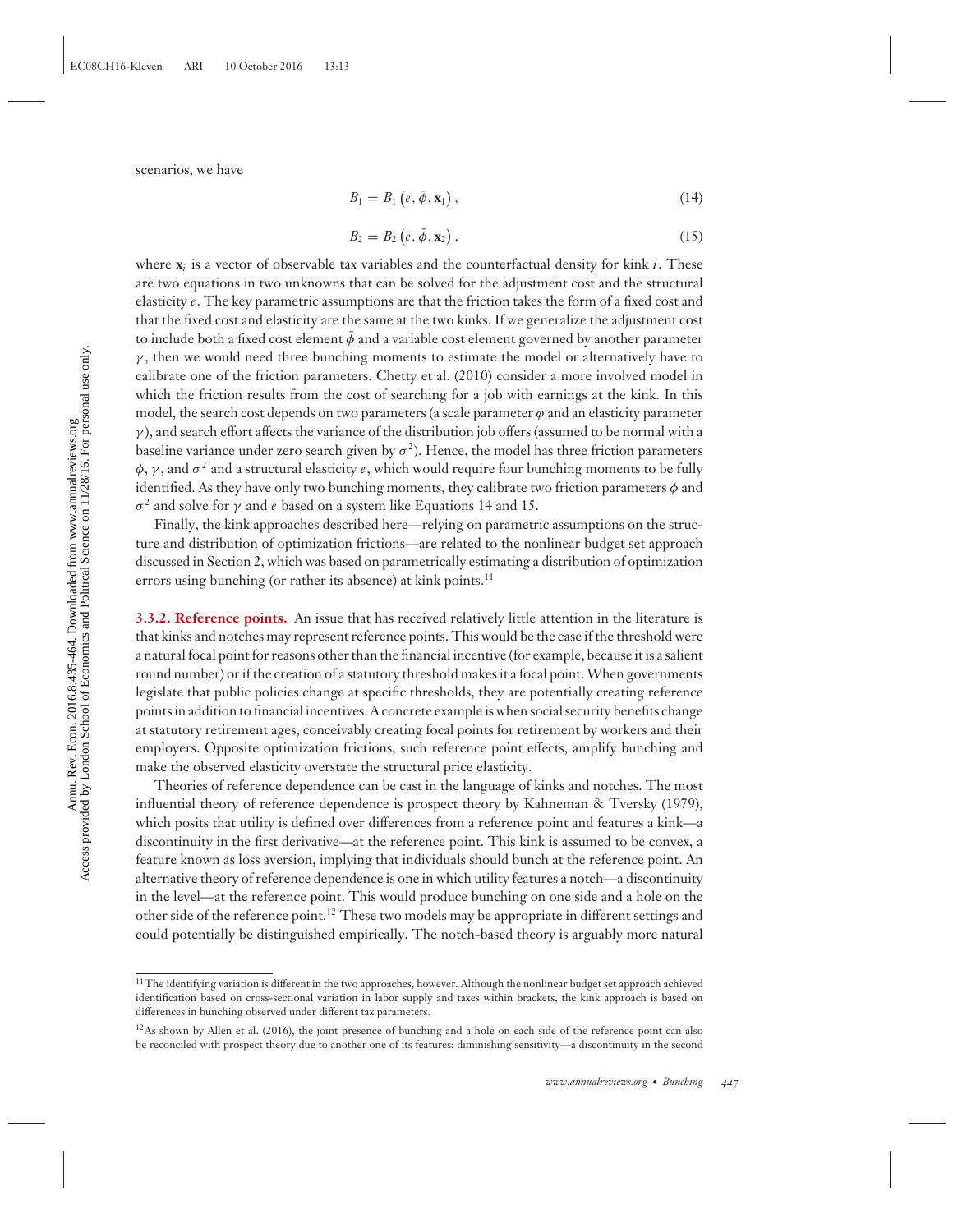in settings in which reference points represent goals that agents strive to meet (e.g., Pope & Simonsohn 2011, Allen et al. 2016), as opposed to settings in which reference points represent expectations or the status quo (e.g., Koszegi & Rabin 2006).

Allowing for reference dependence could resolve two unexplained findings in the bunching literature. First, although we observe excess bunching around convex kink points (at least those that are large and salient), no research has found evidence of holes around nonconvex kink points (e.g., Saez 2010, Kleven & Waseem 2012, Einav et al. 2015b). A potential explanation is that, whereas a convex kink point represents a desirable location and hence may come to serve as a reference point, a nonconvex kink point is an undesirable location and therefore not a natural reference point. In other words, a convex kink tells agents where to be, and a nonconvex kink tells them only where not to be. Second, several studies find asymmetric bunching around convex kinks—bunching below the threshold, but not above—similar to the prediction for notches (e.g., Devereux et al. 2014, Gelber et al. 2014, Seim 2015). Such a pattern can be reconciled with the models of reference-dependent preferences described above.

These arguments imply that observed bunching may confound the financial incentive effect with a reference point effect as well as optimization frictions. That is, observed bunching is given by  $B = B(e, \phi, r, x)$ , where r captures the reference point effect. In such cases, the solution to identifying the incentive effect would have to be in the same spirit as those discussed for frictions: It is necessary to obtain additional empirical moments to separately identify *e*, φ, and *r*. At least three moments that depend on the same underlying parameters are required. Although this may sound difficult to do in practice, in some settings it is feasible. An example is a situation in which reference points are round numbers, in which case there will be round-number bunching, as documented by Kleven & Waseem (2013) for reported taxable income and by Best & Kleven (2016) for house prices. When the kink or notch of interest is located at a round number, extra moments that depend on the same reference point effect can be obtained from similar round numbers that are not notches. Netting out round-number bunching in this way, we are left with two unknown parameters,  $e$  and  $\phi$ , that can be estimated using the approaches described above.

**3.3.3. Dynamics.** The bunching theory presented above is based on a static labor supply model. Three basic points have been made on the implications of extending the bunching analysis to a dynamic setting. First, bunching responses to a within-period tax kink in a multiperiod setting relates to the Frisch elasticity (including intertemporal substitution) rather than to the static compensated elasticity (Saez 2010). This argument assumes that bunching decisions made in a given period do not affect the likelihood of bunching at kinks or notches in future periods. Second, although the Frisch elasticity is larger than the compensated elasticity in the standard life-cycle labor supply model (MaCurdy 1981, Blundell & MaCurdy 1999), this is not necessarily true in a model in which current earnings affect future wages through career concerns, learning by doing, etc. In models with career effects of work effort, the response to temporary tax changes can be relatively small (Saez 2010, Best & Kleven 2013b), which may be a reason—in addition to optimization frictions discussed above—for observing small bunching at kinks and notches. Third, the presence of career effects reduces, but does not eliminate, the presence of a strictly dominated range above notches (Kleven & Waseem 2013). This assumes that the relationship between current earnings and future wages is continuous. In this case, when crossing the notch point, current net-oftax earnings fall discretely, while future net-of-tax earnings increase only marginally by continuity

derivative of utility—according to which agents are risk averse in gains and risk loving in losses.Without diminishing sensitivity, prospect theory predicts bunching at the reference point, but no hole.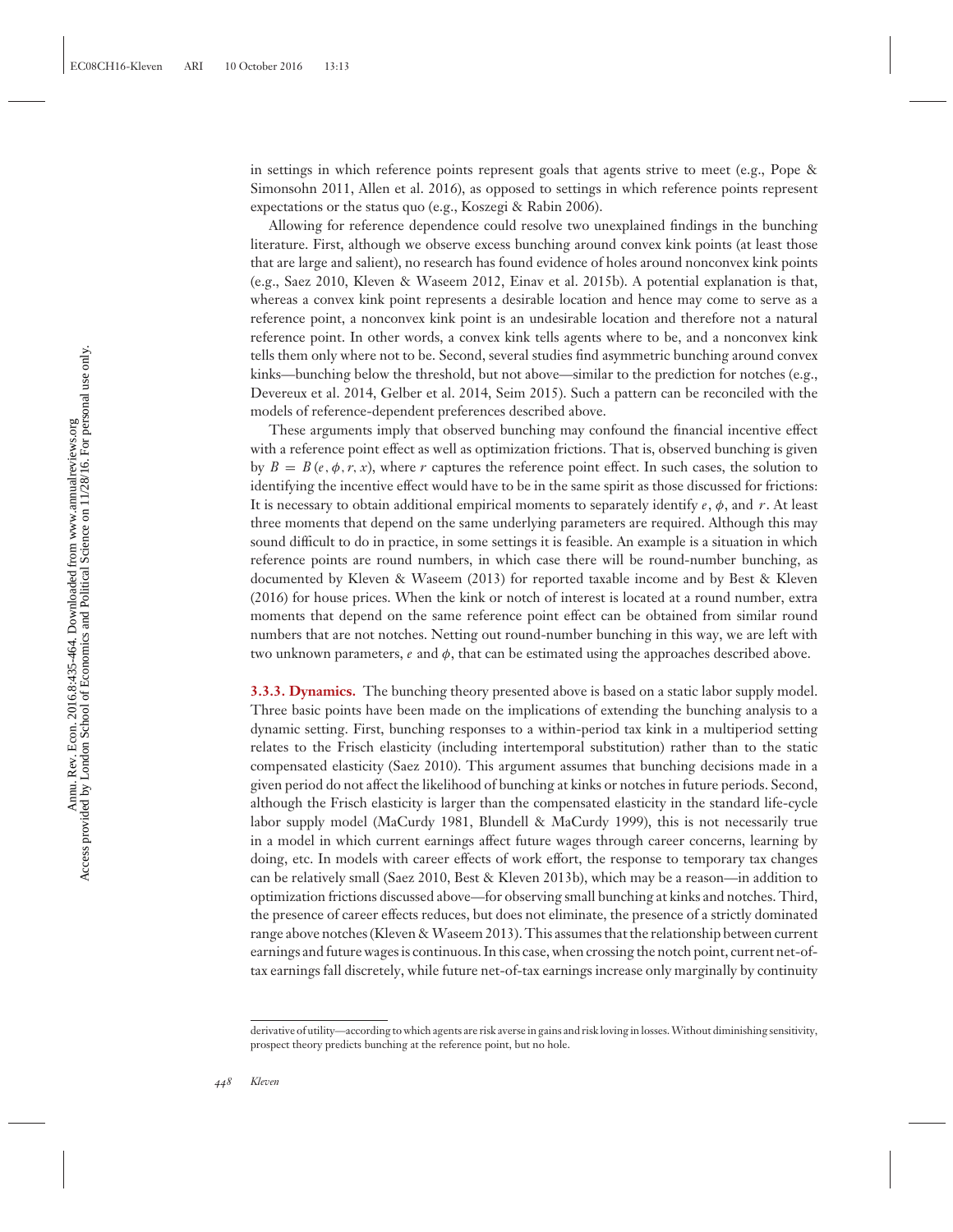of the career effect. Given consumption smoothing behavior, this implies lower consumption in all periods along with lower leisure in the current period, so this is still strictly dominated.

Extending the bunching approach to dynamic settings is still in its infancy. As discussed below, a few recent bunching studies explicitly model dynamics and structurally estimate elasticities, but in different contexts than labor supply. Although the static model may be a reasonable approximation in a number of contexts—such as annual labor supply decisions by low-skilled workers—in other contexts dynamics is central to the decision problem (Best et al. 2015b; Einav et al. 2015a,b; Manoli & Weber 2015).

**3.3.4. Extensive margin.** Bunching at kinks or notches represents intensive margin responses to price incentives, and above we focus on how to relate such responses to a structural parameter of interest. A difference between kinks and notches is that the latter, by introducing a discrete jump in tax liability, may also create extensive margin responses above the threshold. Such responses will shift down the distribution throughout the upper bracket. The approach laid out above relies on an estimate of the earnings response ∆z\* by the marginal buncher using the relationships in Equations 2 and 3, which require an estimate of the counterfactual density  $h_0(z)$  around the threshold  $z^*$ . More precisely, to estimate the intensive margin response conditional on participation, we need an estimate of the counterfactual density absent intensive margin responses to the notch, as opposed to the counterfactual density absent any response to the notch. Kleven & Waseem (2013) label the two concepts the partial and full counterfactuals, respectively.

Kleven & Waseem (2013) make a simple point of relevance to the empirical estimation of  $h_0(z)$ : Extensive margin responses converge to zero just above the notch. Intuitively, if in the absence of the notch individuals prefer earnings slightly above *z*<sup>∗</sup>, then in the presence of the notch they are better off moving to *z*<sup>∗</sup> (which is almost as good as the prenotch situation) than moving to *z* = 0. In other words, the partial counterfactual of relevance to the estimation is smooth around the notch.

To see this formally, consider a model in which individuals choose earnings conditional on participation (*z* > 0) as characterized above, and then make a discrete choice between *z* > 0 and  $z = 0$  facing a fixed cost of participation *q* that is smoothly distributed in the population. Utility from participation is given by  $u(z - T(z), z/n) - q$ , and utility from nonparticipation is given by *u*<sub>0</sub>. This implies that an individual participates if and only if  $q \le u (z - T(z), z/n) - u_0 \equiv \bar{q}$ . When a notch is introduced at *z*<sup>∗</sup>, this creates both intensive and extensive responses by those with  $z > z^*$ . Consider individuals initially located at  $z = z^* + \epsilon$ , where  $\epsilon > 0$  is sufficiently small that the threshold *z*<sup>∗</sup> is preferred to the initial choice, conditional on participating. Such individuals respond at the extensive margin only if they were initially very close to the indifference point between participation and nonparticipation, specifically if  $q \in (\bar{q} - \Delta \bar{q}, \bar{q})$ , where

$$
\Delta \bar{q} = u((z^* + \epsilon)(1 - t), (z^* + \epsilon)/n) - u(z^*(1 - t), z^*/n). \tag{16}
$$

This implies  $\lim_{\epsilon\to 0}\Delta\bar{q}=0$  such that there are no extensive responses very close to the threshold.

Best & Kleven (2013a) generalize this argument to a matching frictions model with bargaining. In such frameworks, if a match between two parties (for example, a worker and an employer) would have occurred at  $z^* + \epsilon \approx z^*$  absent the notch, then it is better for the worker to accept a pay cut of  $\epsilon$  than to break the match (either dropping out of the labor market or keep searching for another employer). Kopczuk & Munroe (2015) note that, in a matching frictions model, part of the extensive response may reflect that matches above the threshold break down in favor of searching for another match below the notch (as opposed to dropping out of the market completely). They go on to argue that such extensive responses may be present "close to the notch" (making the hole bigger than the bunch), but it remains the case in their setting that these responses must converge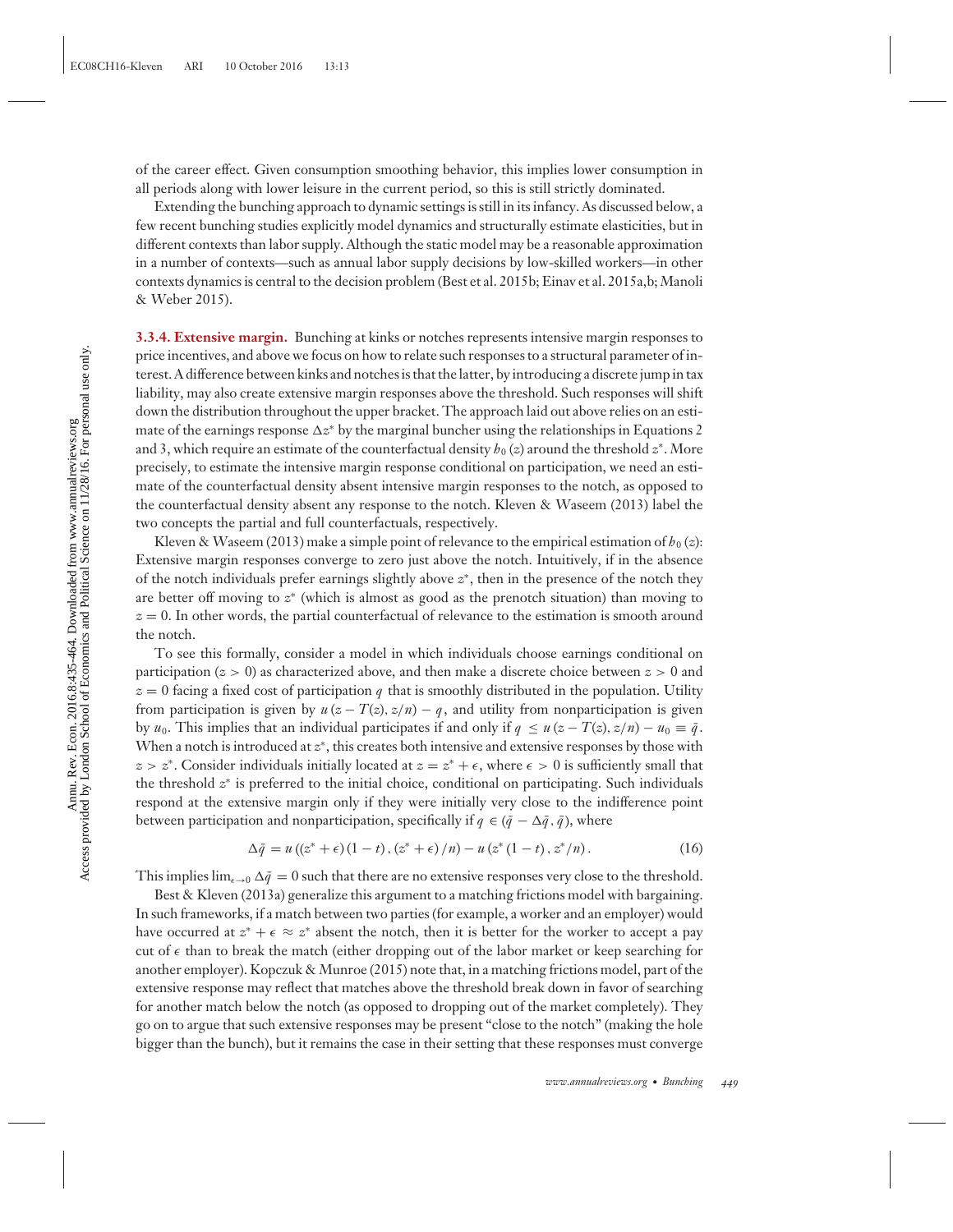to zero just above the notch. The next section discusses how these insights impact the empirical implementation of the bunching approach in settings in which extensive responses are present.

#### **4. BUNCHING ESTIMATION**

#### **4.1. Counterfactual Distribution and Bunching**

The conceptual approach laid out in the previous section relies on an estimate of the counterfactual distribution, i.e., what the distribution would have looked like in the absence of kinks or notches. I start by describing what has become the standard approach to obtaining such counterfactuals, developed by Chetty et al. (2011) in the context of kinks and extended by Kleven & Waseem (2013) to notches, and then discuss potential issues with the approach and possible refinements. For the sake of concreteness, I describe the estimation procedure in the language of earnings responses to taxes (even though a broader set of applications is considered below), focusing on the case of kinked/notched tax increases in which bunchers are coming from above an earnings threshold.

The standard approach is to fit a flexible polynomial to the observed distribution, excluding data in a range around the threshold *z*<sup>∗</sup>, and extrapolate the fitted distribution to the threshold. Grouping individuals into earnings bins indexed by  $j$ , researchers have estimated the counterfactual distribution using a regression of the following form:

$$
c_j = \sum_{i=0}^{p} \beta_i \cdot (z_j)^i + \sum_{i=z_-}^{z_+} \gamma_i \cdot \mathbf{1} [z_j = i] + \nu_j,
$$
 (17)

where  $c_j$  is the number of individuals in bin *j*,  $z_j$  is the earnings level in bin *j*, [*z*<sub>−</sub>, *z*<sub>+</sub>] is the excluded range, and  $p$  is the order of the polynomial.<sup>13</sup> In the case of kinks, the excluded range should be the area featuring excess bunching and will typically be a narrow symmetric range around the threshold (i.e.,  $[z_-, z_+] = [z^* - \Delta, z^* + \Delta]$ ).<sup>14</sup> In the case of notches, the excluded range should span the entire area affected by bunching responses (i.e., the area featuring either bunching or a hole) and will generally be a wider asymmetric range around the threshold. We come back to the determination of this range below.

The counterfactual bin counts are obtained as the predicted values from Equation 17 omitting the contribution of the dummies in the excluded range [i.e.,  $\hat{c}_j = \sum_{i=0}^p \hat{\beta}_i \cdot (z_j)^i$ ]. Excess bunching is then estimated as the difference between the observed and counterfactual bin counts in the bunching range (i.e., in the excluded range in the case of kinks and in the low-tax side of the excluded range in the case of notches). In the frictions methodology of Kleven & Waseem (2013), the fraction of nonoptimizers is obtained as the cumulated observed bin counts in the dominated range as a fraction of the cumulated counterfactual bin counts in that range. Following Chetty et al. (2011), standard errors are typically calculated using a bootstrap procedure in which a large number of earnings distributions are generated by random resampling of the residuals in Equation 17.

I now consider a number of technical issues and extensions of the baseline specification (Equation 17). First, the approach relies on specifying the excluded range [*z*−, *z*+]. In the case of kinks, this can typically be determined visually, but in the case of notches, the diffuseness of

<sup>&</sup>lt;sup>13</sup>The estimation procedure initially developed by Saez (2010) can be viewed essentially as a special case of Equation 17, where  $p = 0$ , i.e., where the counterfactual distribution is assumed to be uniform in a narrow range around the bunch.

<sup>&</sup>lt;sup>14</sup>In the frictionless model presented above, bunching is a mass point at  $z^*$ , in which case we have  $\Delta = 0$ . In reality, bunching will always be somewhat diffuse due to optimization error and randomness in earnings, which is accounted for by  $\Delta > 0$ .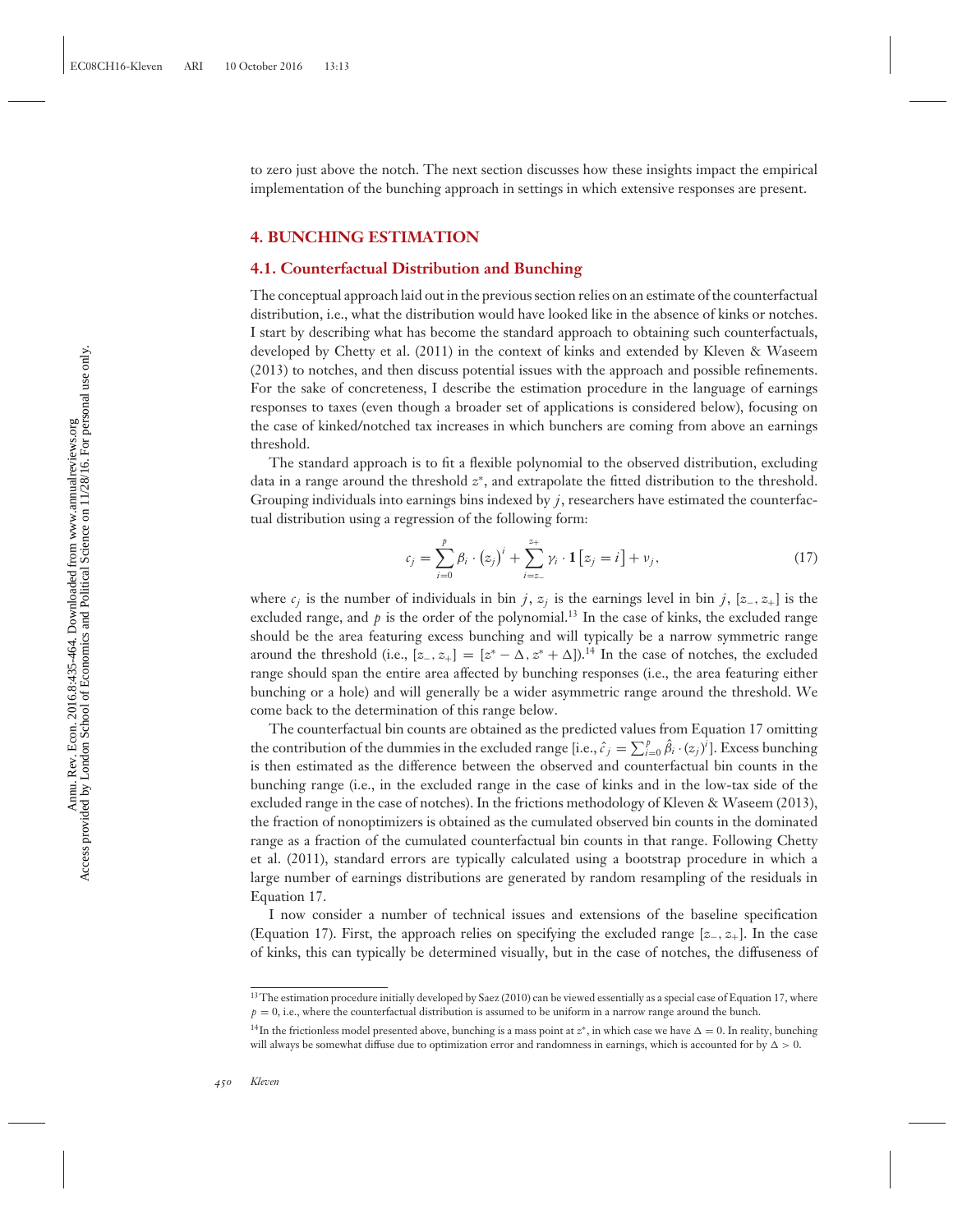the hole above the notch may make it difficult to visually determine the upper bound  $z_{+}$ . To deal with this issue, Kleven & Waseem (2013) develop an approach based on the condition that, absent extensive margin responses, excess mass below the notch must be equal to missing mass above the notch. Hence, they estimate Equation 17 together with  $z_+$  through an iterative procedure that ensures that bunching mass equals missing mass.<sup>15</sup>

Second, Equation 17 does not account for the left shift in the observed distribution in the interior of the upper bracket, as illustrated in **Figure 1***b* for kinks and **Figure 2***b***,***c* for notches. That is, it assumes that the observed bin counts above  $z_{+}$  correspond to counterfactual bin counts even though these observations may be distorted by intensive margin responses to the higher marginal tax rate within the upper bracket. In general, such effects are larger for kinks than for notches because the interior marginal tax rate change is typically larger for kinks. Although it is possible to account for such effects when estimating the counterfactual, there are two reasons why this can be ignored in many practical applications: (*a*) As shown in **Figure 1***b* for kinks, the interior shift in the distribution corresponds to the bunching response  $\Delta z^{*}$  (the shift is smaller in the case of notches), which tends to be a very small number due to the local nature of bunching responses. (*b*) The implications of shifting a distribution to the left depends on its slope and will have a significant effect on bin counts around the threshold only if the distribution is sufficiently steep. Because of points (*a*) and (*b*), unless bunching responses are very large and the density is steep, the interior shift will have little impact on observed bin counts in a range above the threshold.<sup>16</sup>,<sup>17</sup>

Third, notches may create extensive margin responses above the threshold. Such responses shift down the observed distribution in the upper bracket, making missing mass above *z*<sup>∗</sup> larger than excess bunching at *z*<sup>∗</sup>. In this case, estimating the counterfactual using bins above *z*<sup>+</sup> does not represent the full counterfactual stripped of all behavioral responses to the notch. As clarified by Kleven & Waseem (2013) and discussed above, correctly estimating the intensive margin response relies on an estimate of the partial counterfactual stripped of intensive responses only. This partial counterfactual should ensure that excess mass at the notch equals missing mass above the notch (even though this is not a feature of the full counterfactual) and be smooth at the threshold *z*<sup>∗</sup>, both of which are guaranteed by the approach described above. The smoothness of the partial counterfactual at *z*<sup>∗</sup> follows from the insight that extensive responses converge to zero as we approach the threshold, an implication of a broad class of models. However, although the approach based on Equation 17—using observations above  $z^+$  that are affected by extensive responses—is not conceptually wrong, in practice it is harder to obtain a robust estimate of the

<sup>&</sup>lt;sup>15</sup> Diamond & Persson (2016) extend this method to estimate both the lower and upper bounds of the excluded range by making a parametric assumption on the counterfactual distribution (log-concavity) in addition to imposing the condition that bunching mass equals missing mass.

<sup>&</sup>lt;sup>16</sup>Following Chetty et al. (2011), the standard approach to dealing with this issue has been to assume that the observed distribution is a downward shift (as opposed to a left shift) of the counterfactual within the estimation range above *z*<sup>∗</sup> [as opposed to the full upper bracket (*z*∗,∞)], thus estimating Equation 17 based on an upward adjustment of *cj* above *z*<sup>∗</sup> that ensures that the counterfactual and observed distributions integrate to the same number in the estimation range. This approach may introduce bias, especially in relatively flat distributions in which interior responses do not affect bin counts (except at the very top of the distribution, away from the threshold being analyzed). It would be feasible to implement a conceptually more satisfying approach that does not have this potential bias, but for the reasons stated above, it will matter very little in most applications.

<sup>&</sup>lt;sup>17</sup>These arguments have implications for the discussion in Section 3.1 regarding the distinction between different counterfactual scenarios in which bunchers come from either above the threshold (if the counterfactual features the lower-bracket tax rate throughout) or below the threshold (if the counterfactual features the higher-bracket tax rate throughout). The arguments provided here imply that, in most applications, the choice of which counterfactual benchmark to consider will have very little impact on the estimation.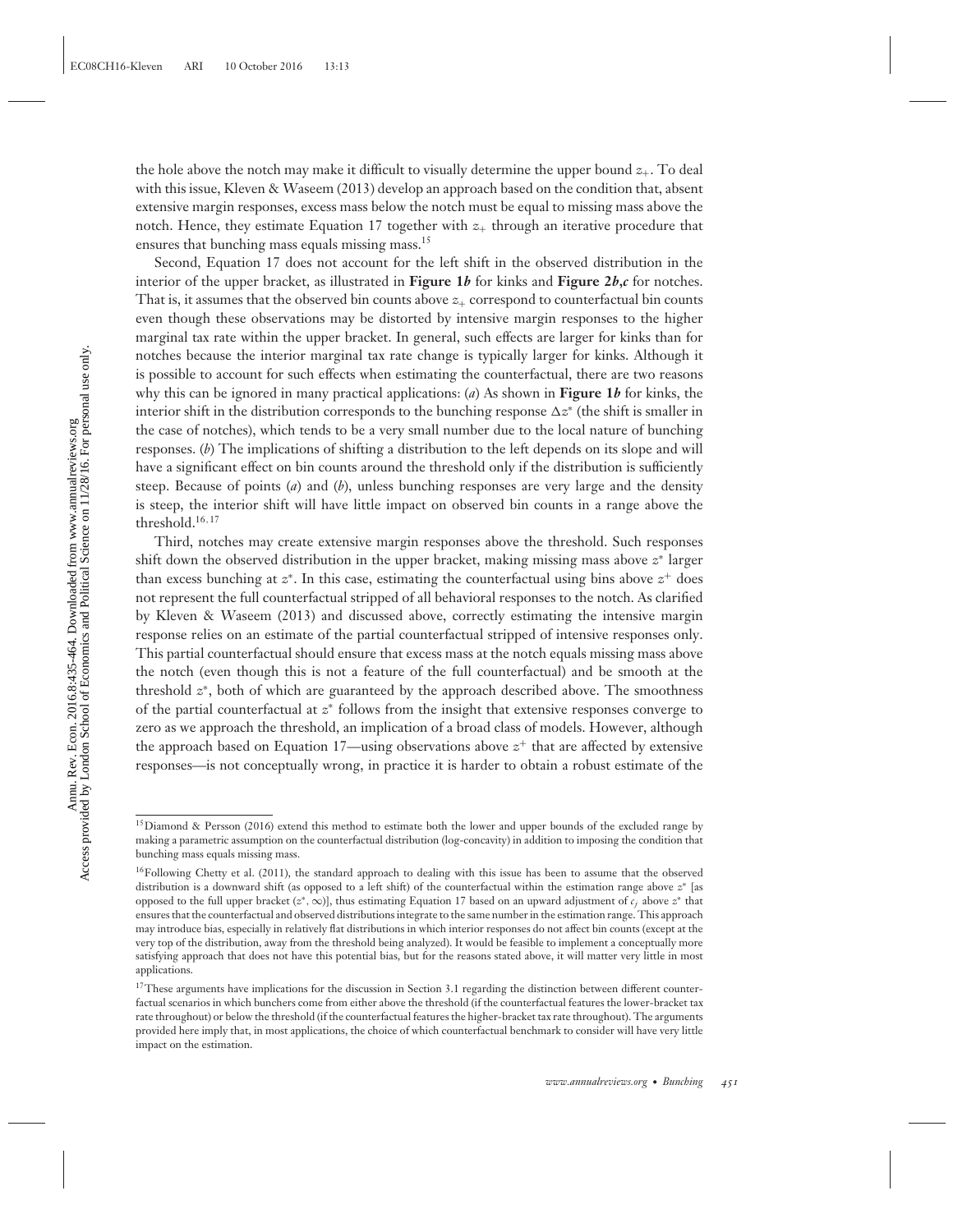counterfactual distribution if extensive responses are strong (as discussed in Kopczuk & Munroe 2015 and Best & Kleven 2016). In such cases, an alternative to the baseline specification is one in which the counterfactual and bunching are estimated using only data below the notch (i.e., below  $z_$ <sub>−</sub>).

Fourth, in some settings, there may be round-number bunching, a possibility discussed above in the context of reference points. In this case, the smooth counterfactual obtained from Equation 17 is imprecise and—if the kink or notch is itself located at a round number—biased. To solve this problem, Kleven & Waseem (2013) extend the baseline specification with round-number fixed effects, identified off of round numbers that are not kinks or notches. These round-number fixed effects should be flexible enough to account for the anatomy of rounding in the data (i.e., the fact that some round numbers are rounder than others and therefore associated with stronger bunching).

Finally, the estimation approach described above is a minimalist approach, requiring only a single cross section of data, and it may not be compelling in all contexts. A requirement for the approach to work is that the (intensive margin) distortions created by kinks and notches are very local, so that the extrapolation of the fitted distribution is done over a relatively small range. In situations in which the approach is not compelling, more sophisticated alternatives exist that require richer data or richer variation. It is worth considering two such alternatives.

First, if there is time variation in the size of the kink or notch, it is possible to identify the behavioral response based on the difference in bunching before versus after the tax change. Similarly, if there is cross-sectional variation in the size of the kink or notch across agents, the behavioral response can be identified from the difference in bunching across agents. Such difference-inbunching strategies use the observed distribution under one tax regime to obtain the counterfactual distribution for the other tax regime. Brown (2013) and Best et al. (2015a) provide examples of this kind of approach. Note that a difference-in-bunching strategy rules out using the additional bunching observation to separately estimate the structural elasticity and optimization frictions, as described in the previous section. That is, the presence of an extra bunching observation can be used either to improve the estimation of the counterfactual or to estimate an additional parameter, but not both.

Second, with panel data it may be possible to use information on individual choices over time to improve the estimation of the counterfactual. Best et al. (2015b) develop a panel approach in a setting in which notches (in interest rates) apply to a state variable (mortgage debt), the evolution of which is observed in real time, and in which the notches apply at a point in time, namely at the time of remortgaging. In this case, mortgage debt is observed just before the remortgaging decision and can be used to obtain an individual-level counterfactual. Although their setting lends itself very naturally to such a panel approach, it may be possible to leverage panel data in other settings to improve the estimation.

#### **4.2. Identification Assumptions and Issues**

The research design described above allows researchers to go from bunching at kinks or notches to estimates of intensive margin elasticities. The approach relies on a set of identification assumptions, which I summarize here.

**4.2.1. Smoothness.** The main assumption is smoothness of the counterfactual distribution. There are two potential threats to this assumption: (*a*) If other policies change at the same threshold, then the distribution may not be smooth absent the specific policy being analyzed. In such cases, bunching represents a reduced-form response to a package of policies rather than to a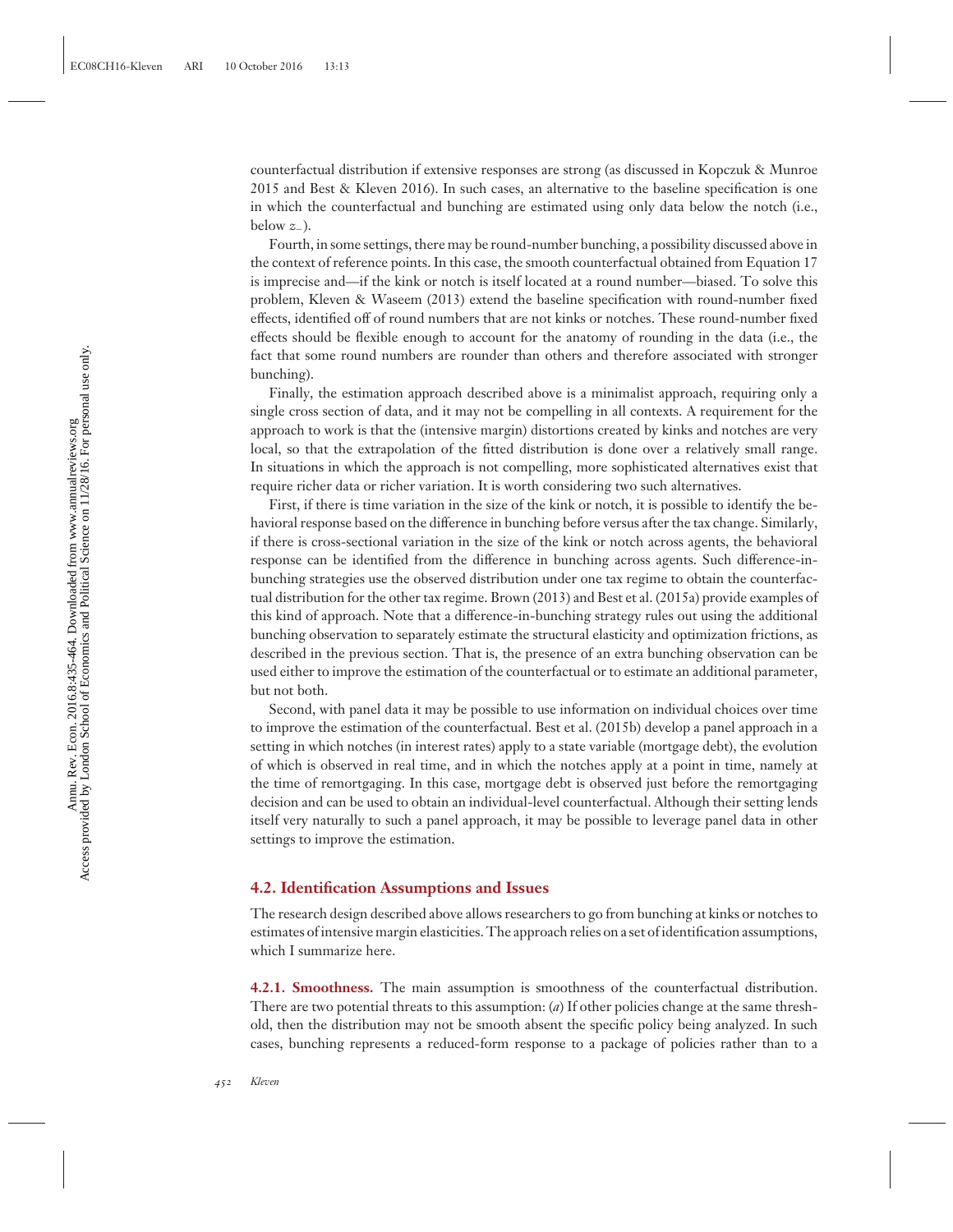specific policy, making it difficult to uncover structural parameters. (*b*) If the threshold serves as a reference point, either because it is natural focal point for reasons unrelated to the policy or the policy itself makes it a reference point, then bunching confounds the incentive effect with a reference-point effect. When threats (*a*) and (*b*) are present, the general solution is to obtain additional bunching observations—for example, from variation in the size of the discontinuity over time or in the cross section—that depend on the same confounding effect.

**4.2.2. Shape of counterfactual.** Besides smoothness, the approach relies on an estimate of the specific shape of the counterfactual distribution. The approach does not require global knowledge of this shape: Only the local properties around the threshold are required. Behavioral responses are typically very local in the case of kinks, but less so in the case of notches. That is, while notches provide more powerful variation than kinks, they require one to extrapolate over a larger range when estimating the counterfactual based on Equation 17 (or to obtain the counterfactual using a different approach, as described above). Sensitivity analyses with respect to the order of the polynomial  $p$  and the excluded range  $[z_-, z_+]$  can reveal the robustness of the estimates.

**4.2.3. Model.** Estimating the smooth counterfactual density around the threshold is sufficient to identify reduced-form responses, but the identification of structural parameters makes it necessary to specify a model. This point is not specific to the bunching approach: Translating any reduced-form estimate—for example, based on quasi-experiments or randomized experiments into structural parameters that may have external validity beyond the experiment requires modeling assumptions. Sections 3.1 and 3.2 consider a simple labor supply model that gives a direct mapping between the reduced-form bunching response and a structural parameter of interest, the compensated elasticity of labor supply. This is a static, frictionless model with no uncertainty and quasi-linear, isoelastic preferences. Those sections discuss the implications of relaxing some of these assumptions (such as introducing optimization frictions), but changing any of these model features will in general change the mapping between bunching and structural parameters. Recent work has begun to develop more structural bunching approaches that allow for dynamics and uncertainty, in particular Einav et al. (2015a,b) on spending responses to a health insurance kink in US Medicare and Best et al. (2015b) on debt responses to mortgage interest notches in the United Kingdom. These studies are discussed further in Section 5.

**4.2.4. Aggregation bias.** In the presence of heterogeneity in the elasticity *e*, bunching identifies the average behavioral response across different *e* types. Hence, when the elasticity is calculated based on a bunching estimate and one of the (nonlinear) elasticity formulas derived above, the resulting estimate represents the elasticity at the average response as opposed to the average elasticity, creating potential aggregation bias. It is possible to bound such aggregation bias in the case of notches because we observe the possible range of responses. The minimum response corresponds to the dominated range (which may be zero for some notches) and represents an elasticity of  $e_{\text{min}} = 0$ . The maximum response corresponds (roughly) to the point of convergence between the actual and counterfactual distributions, represented by an elasticity of  $e_{\rm max} \gg 0.$  The largest possible variance in responses (and thus the largest possible aggregation bias) occurs when the estimated average response is generated from these minimum and maximum responses, with appropriately chosen population weights. An upper bound on aggregation bias can therefore be obtained by calculating the average elasticity based on  $e_{\text{min}}$  and  $e_{\text{max}}$  using the same population weights. Best et al. (2015b) conduct such an exercise and find that the potential aggregation bias is very small.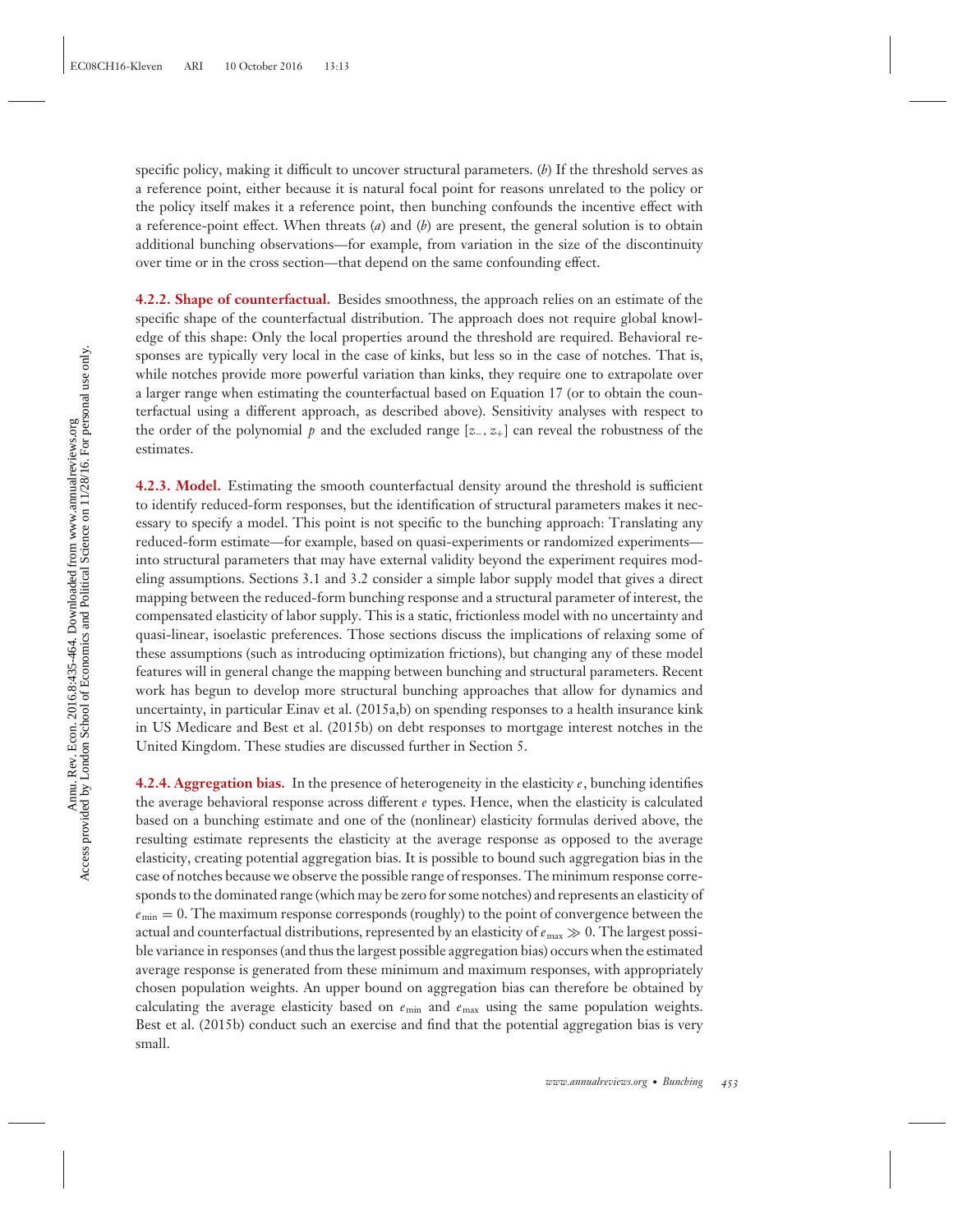#### **5. BUNCHING APPLICATIONS**

#### **5.1. Tax Policy and Tax Enforcement**

I start by discussing a set of tax applications, for which the bunching approach was initially developed.18 The first cohort of bunching papers produced two basic insights that have guided subsequent research in the area.

The first insight is that, in contexts in which bunching is likely to require real earnings responses, the observed amount of bunching is very small (or zero) in elasticity terms. This applies to wage earners whose earnings are subject to third-party reporting and therefore difficult to manipulate through evasion or avoidance activities. Indeed, Saez (2010) finds zero bunching for wage earners at the large kink points created by the US income tax schedule and earned income tax credit (EITC). Chetty et al. (2011) find visually clear bunching by wage earners at a large kink point in Denmark, but the corresponding elasticity was only 0.01 for all wage earners and 0.02 for married women. Similarly, Bastani & Selin (2014) find no bunching by wage earners at a large kink in Sweden. Additionally, bunching estimates of real earnings elasticities tend to be small even when they are based on notch points that create much stronger incentives than kink points. Even though the absolute amount of bunching is generally much larger and sharper at notch points, it is still modest in elasticity terms, as documented by Kleven & Waseem (2013) for formal wage earners in Pakistan and by Kleven et al. (2014) for high-income foreign employees in Denmark.

The second insight is that, in contexts in which evasion and avoidance responses are feasible, observed bunching can be large in elasticity terms. Saez (2010), Chetty et al. (2011), Kleven & Waseem (2013), and Bastani & Selin (2014) find much larger bunching for self-employed individuals than for wage earners, consistent with the larger scope for evasion and avoidance among the self-employed (and also with smaller adjustment costs in labor supply). Kleven et al. (2011) estimate the evasion channel using the difference in bunching before and after randomized tax audits. They focus on two bunching contexts that feature easily available evasion and avoidance opportunities, namely bunching by self-employed individuals at the top income tax kink in Denmark and bunching by stockholders at a kink point in a separate stock income tax. Although they do find evidence of evasion-driven bunching, most of the observed bunching can be explained by legal tax avoidance. In particular, bunching in the stock income tax implies a huge elasticity of 2.2, almost all of which can be attributed to avoidance such as intertemporal shifting of dividends in closely held corporations. Le Maire & Schjerning (2013) analyze the importance of intertemporal income shifting for bunching by self-employed individuals in Denmark. Extending the static bunching model presented in Section 3.1 to allow for intertemporal shifting, they estimate that more than half of the elasticity for the self-employed represents income shifting.

These insights have led to two developments in the literature. One is to directly study the role of optimization frictions such as adjustment and information costs in shaping behavioral

<sup>18</sup>Although the modern bunching approach originates with Saez (2010), the very first tax-bunching paper is arguably by Slemrod (1985), who exploits the fact that US tax authorities use tax tables to ascertain tax liability in \$50 income bins, implying that actual tax liability is a step function of taxable income rather than the continuous function implied by the statutory tax code. In other words, there are (tiny) notches at every \$50 multiple of taxable income, creating an incentive to reduce income (most likely through underreporting) from just above to just below one of these income thresholds. Indeed, Slemrod (1985) finds that there is a disproportionate amount of taxpayers located within the top \$10 of these \$50 brackets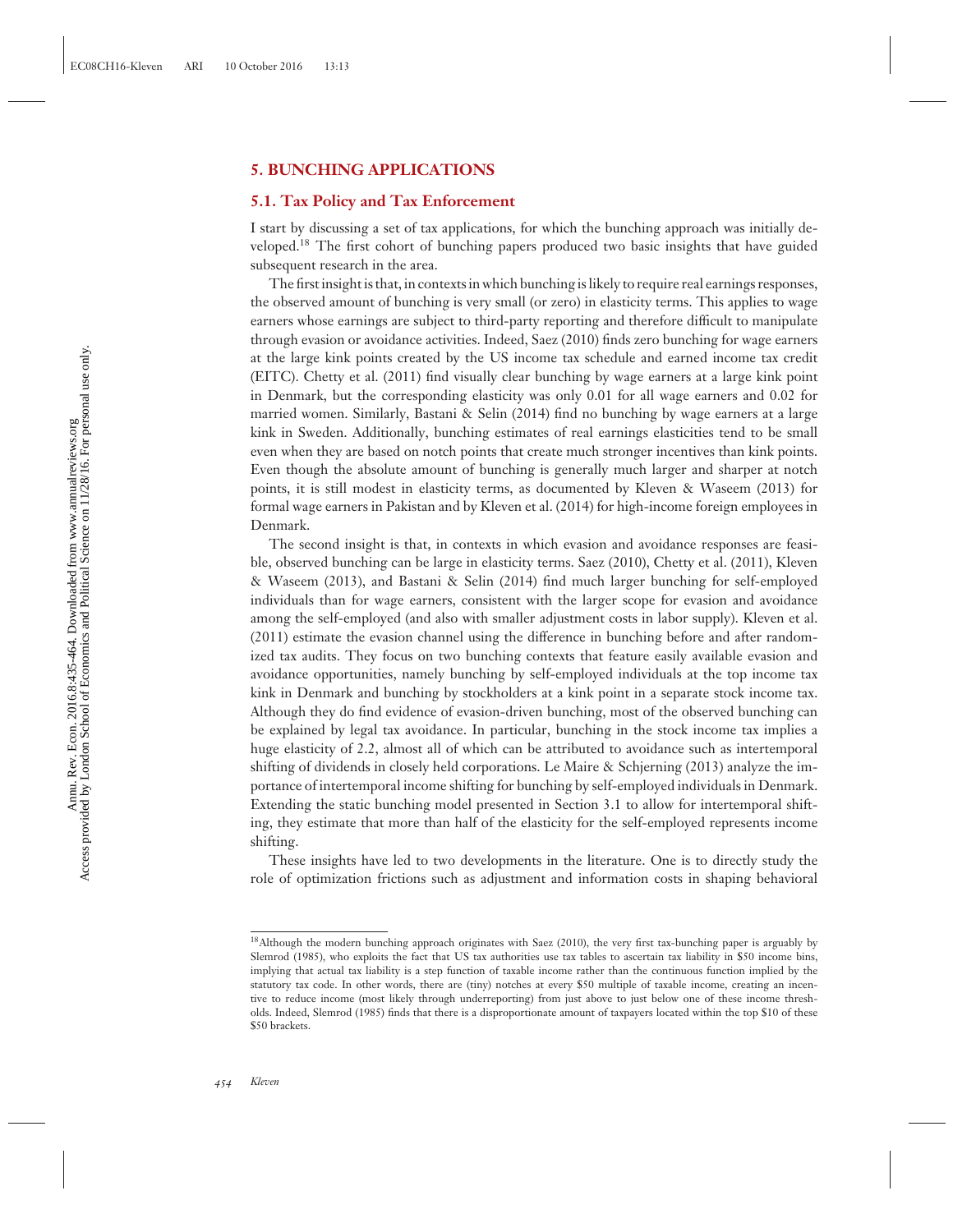responses to tax-transfer incentives; the other is to study evasion and avoidance responses to tax and enforcement policies. I now discuss these two developments in turn.

**5.1.1. Optimization frictions.** A general insight from the literature is that bunching is larger (in elasticity terms) when the kink or notch is larger, when it is more salient, and when it is stable over time. This provides prima facie evidence that bunching is shaped by optimization frictions. Chetty et al. (2011) study such frictions qualitatively, arguing that the anatomy of bunching in Denmark is consistent with the predictions of a model in which workers face hours constraints within jobs along with search costs of switching jobs. The two key predictions of such a model are a size prediction (larger kinks generate larger elasticities) and a scope prediction (kinks that affect a larger number of workers generate larger elasticities), with the latter reflecting that firms or unions tailor wage-hours packages to match aggregate worker preferences and thus create more aggregate bunching at common kinks.

Moving beyond these qualitative insights, some papers quantify the impact of optimization frictions and estimate the underlying structural parameters that govern behavior without frictions. This research has pursued the different approaches described in Section 3.3, including the notch approach by Kleven & Waseem (2013) and the parametric kink approaches by Chetty et al. (2010), Chetty (2012), and Gelber et al. (2014). This body of work argues that structural elasticities may be larger than observed bunching-based elasticities by an order of magnitude. For example, using the mass of individuals observed in dominated regions above notches, Kleven & Waseem (2013) estimate that about 90% of workers do not adjust labor supply due to some form of optimization friction. Using the same approach in a different context—value-added tax notches in the United Kingdom—Liu & Lockwood (2015) find something similar: Almost 90% of firms do not adjust turnover due to optimization frictions. These findings imply that, if not for frictions, bunching at notches would be 10 times larger than observed.19

Motivated by the idea that bunching is inversely related to optimization frictions such as inattention and misperception, Chetty et al. (2013) use variation in bunching across neighborhoods to proxy for differences in knowledge about tax incentives. Specifically, they study earnings responses to the EITC in the United States using bunching by self-employed individuals at the first kink of the EITC as their measure of knowledge about incentives. Because responding to a policy requires knowing about the policy, they identify the impact of the EITC on wage earnings by comparing neighborhoods that differ in the degree of bunching by the self-employed ("knowledge") at the first EITC kink. To avoid confounding effects from omitted variables that vary across lowbunching and high-bunching neighborhoods, they leverage their measure of knowledge against another source of variation, namely that EITC eligibility depends on the presence of children. Based on an event study approach, they consider changes in earnings around the birth of the first child in high- versus low-knowledge neighborhoods. Their findings suggest substantial intensive margin earnings responses to EITC incentives, conditional on knowledge. The bunching design by Chetty et al. (2013) is conceptually different from those discussed above: Rather than using

<sup>19</sup>A different way to gauge the impact of frictions in attenuating bunching is to compare the kink-based elasticity of 0.01 by Chetty et al. (2011) to the reform-based elasticity of 0.2 by Kleven & Schultz (2014), both of them based on Danish register data and the same measure of third-party reported earnings. Using a large tax reform in Denmark in the late 1980s, the difference-in-differences estimate by Kleven & Schultz (2014) identifies the elasticity from variation across tax brackets over time and is arguably less sensitive to the types of adjustment and attention costs that may affect bunching. As discussed by Kleven & Schultz (2014), despite some differences in time period and sample, it is difficult to explain the large difference in estimates by anything other than optimization frictions.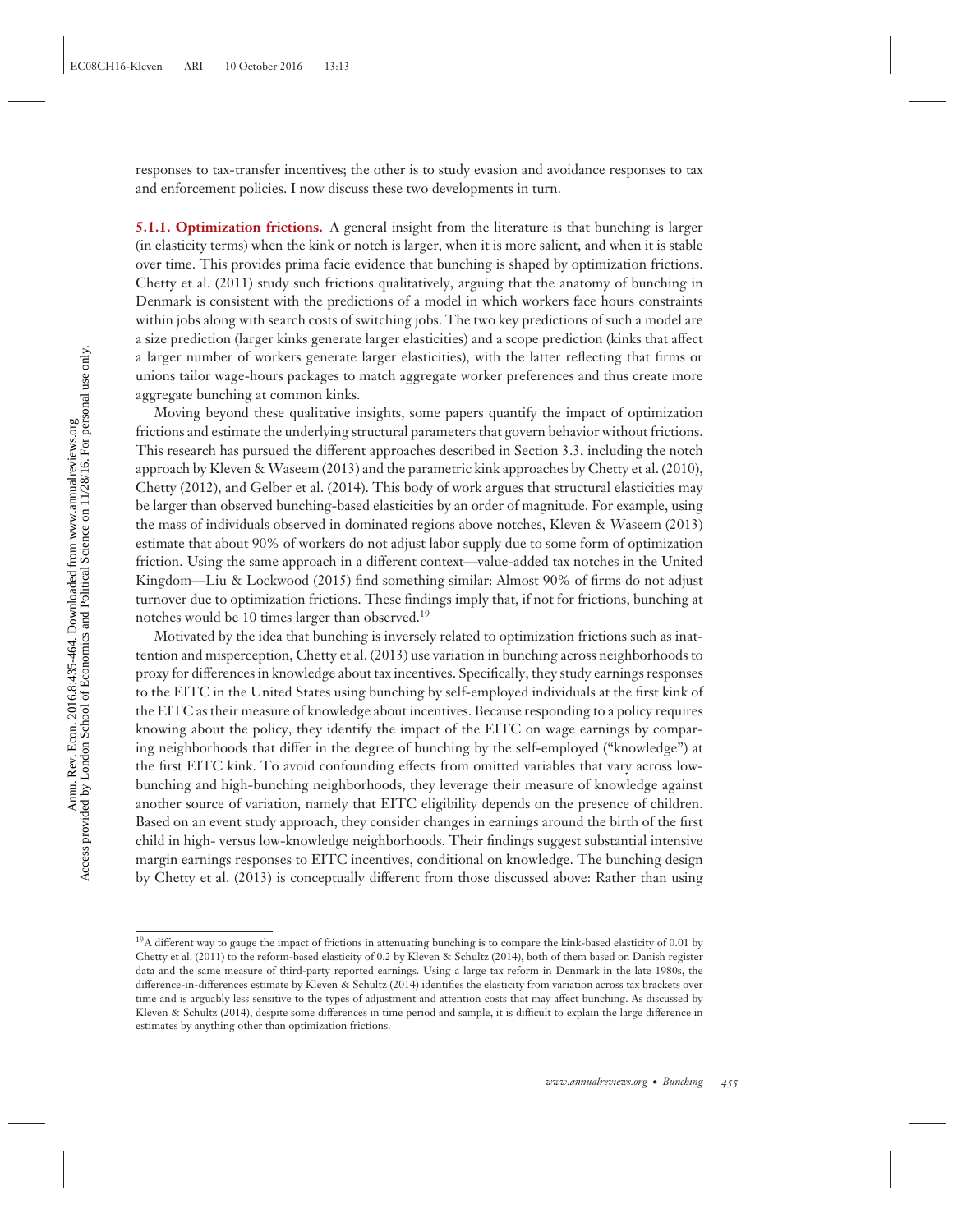bunching to directly elicit a behavioral elasticity, they essentially use it as an instrument for the perceived EITC incentives.

**5.1.2. Evasion and enforcement.** The study of tax evasion using bunching can be divided into three categories. The first category uses bunching created by discontinuities in tax rates—in general conflating real and evasion/avoidance responses—and then leverages variation in enforcement parameters to elicit evasion responses based on differences in bunching. The first paper following such a strategy was Kleven et al. (2011) discussed above, studying the effect of randomized tax audits on bunching around tax kinks. Another paper in this category is by Fack & Landais (2016), who study the relationship between bunching at kink points and the introduction of third-party reporting on deductions for charitable contributions in France.

The second category exploits discontinuities directly in tax enforcement. Almunia & Lopez-Rodriguez (2015) study an enforcement notch created by a large taxpayers unit in Spain. Above a threshold for firm turnover, tax authorities devote larger resources to enforcement (more audits and better audits), which creates bunching below the threshold and missing mass above. Furthermore, variation in bunching across sectors that differ with respect to the prevalence of third-party information trails is used to gauge the interaction between audit effects and information trails. Dwenger et al. (2016) study a randomized field experiment in which they introduce notched audit probabilities as well as standard uniform audit probabilities. Although randomization is in principle sufficient for identification without the additional quasi-experimental variation from notches, in practice field experiment studies have struggled to find significant effects of randomized (uniform) audit threats. Dwenger et al. (2016) find that notched audit probabilities create effects that are larger and more statistically significant than uniform audit probabilities.

The third category exploits discontinuous changes in tax bases that vary with respect to the scope for evasion. Best et al. (2015a) develop a bunching approach based on minimum tax schemes in which agents are taxed on either base  $z_1$  or base  $z_2$  (at the tax rates  $\tau_1$  or  $\tau_2$ , respectively) depending on which tax liability is larger. That is, tax liability is given by  $T = \max\{\tau_1 z_1, \tau_2 z_2\}$ , which implies a discrete jump in both the tax rate and tax base where  $z_1/z_2$  crosses the threshold  $\tau_2/\tau_1$ . Because tax liability is continuous under such a scheme, the threshold  $\tau_2/\tau_1$  represents a kink point rather than a notch point. Versions of such minimum tax schemes are ubiquitous around the world. Best et al. (2015a) specifically consider a minimum tax scheme in Pakistan in which corporations are taxed either on profits or on turnover (with a lower rate applying to the broader turnover base). They show that this kink creates potentially strong compliance incentives, but only weak real incentives at the firm level, enabling them to use bunching at the minimum tax kink to elicit evasion responses to switches between profit and turnover taxes. They estimate that turnover taxes reduce evasion by up to 60–70% of corporate income as compared to profit taxes.<sup>20</sup> The methodology and qualitative findings by Best et al. (2015a) are replicated for Hungary by Mosberger (2015).

#### **5.2. Other Policies and Prices**

Although the bunching approach was originally developed in the context of taxation and has mostly been applied there, versions of the approach are beginning to find applications in many

<sup>&</sup>lt;sup>20</sup>In a similar spirit, Bachas & Soto (2016) use corporate tax notches in Costa Rica to estimate a corporate evasion rate equal to 70% of profits, with most of the effect coming through over-reporting of costs rather than through under-reporting of turnover.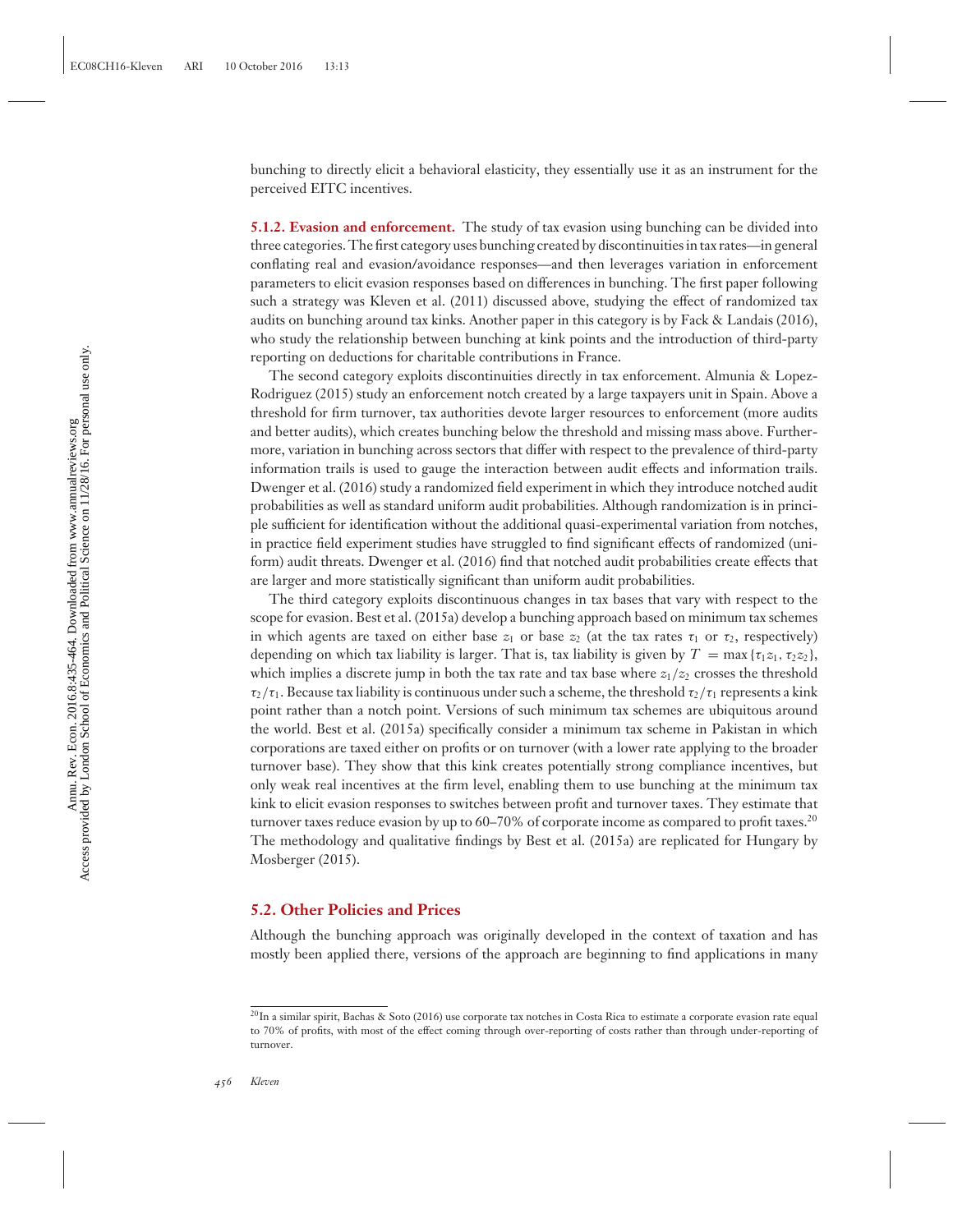other settings that feature kinks or notches. The settings that have been studied include pensions (Brown 2013, Manoli & Weber 2015), social insurance (Persson 2014; Einav et al. 2015a,b; Le Barbanchon 2016), welfare programs (Yelowitz 1995, Camacho & Conover 2011), education (Dee et al. 2011, Brehm et al. 2015, Diamond & Persson 2016), labor regulation (Garicano et al. 2013, Gourio & Roys 2014), minimum wages (Harasztosi & Lindner 2015), fuel economy policy (Sallee & Slemrod 2012, Ito & Sallee 2015), electricity prices (Ito 2014), cellular service prices (Grubb & Osborne 2015), and mortgage interest rates (Best et al. 2015b, DeFusco & Paciorek 2016).

Two general points are worth noting about this range of applications. First, many of these applications are based on notches rather than on kinks. Indeed, once we move beyond the study of progressive tax-transfer schedules, notches seem to be more commonly observed than kinks. Second, a number of the applications exploit discontinuities in private sector incentive schemes, as opposed to discontinuities created by government policies. That the bunching approach may allow for causal identification based on observational (equilibrium) variation in privately set prices is a potentially important advantage for the applicability of the approach.

Rather than discussing all the applications listed above, I focus on two that develop the bunching approach in a more structural and dynamic direction. The first application is provided by Einav et al. (2015a,b), who study drug demand responses to prices using a kink point created by the so-called donut hole in US Medicare. Instead of applying the simple Saez (2010) estimator, they specify and structurally estimate a dynamic model that allows for uncertainty and frictions (in the form of lumpiness in spending). Making parametric assumptions, they estimate the model so as to fit the reduced-form bunching pattern along with other moments of the data. Based on the structural estimation, they are able to make out-of-sample predictions of the spending responses to alternative health insurance designs. Einav et al. (2015a) compare this structural bunching approach to the simpler Saez approach in terms of their out-of-sample predictions and show that the two approaches—both of them consistent with the reduced-form bunching pattern in the data—can produce very different out-of-sample predictions due to their different assumptions about frictions and uncertainty.

Why is the out-of-sample prediction sensitive to the underlying model of Einav et al. (2015a,b)? The reason is closely related to the discrepancy between observed and structural elasticities—or between micro and macro elasticities—analyzed in the earlier bunching literature (e.g., Chetty et al. 2010, Chetty 2012, Kleven & Waseem 2013, Gelber et al. 2014). Although these analyses were framed in terms of different elasticity concepts, they could alternatively have been framed in terms of the sensitivity of out-of-sample predictions to modeling assumptions. For example, Chetty et al. (2010) convert a Saez-style elasticity of 0.01 into a structural elasticity of 0.34 by specifying a parametric model with frictions (hours constraints and search costs) and estimating a system such as that in Equations 14 and 15 using two bunching moments. For Einav et al. (2015a,b), the frictions are lumpiness and uncertainty, which make their structural elasticity much larger than what would otherwise be implied by the modest amount of observed bunching. At a higher level, these findings hark back to the nonlinear budget set approach in which researchers obtained large structural elasticities despite the absence of bunching by allowing for optimization error or by smoothening the kink.<sup>21</sup>

<sup>21</sup>Also related to these ideas, the early working paper versions of Saez's bunching paper (Saez 1999, 2002) show that the absence of bunching at US tax kinks can be reconciled with an elasticity of 0.5 by allowing for either uncertainty in income (which effectively smoothens the kink) or by hours constraints in which workers choose between a few discrete options (lumpiness). In the language used above, this corresponds to saying that the observed elasticity is zero, whereas the structural elasticity when allowing for randomness or lumpiness may be as high as 0.5 (or higher if allowing for both frictions simultaneously), or similarly that the out-of-sample prediction is sensitive to the assumed model.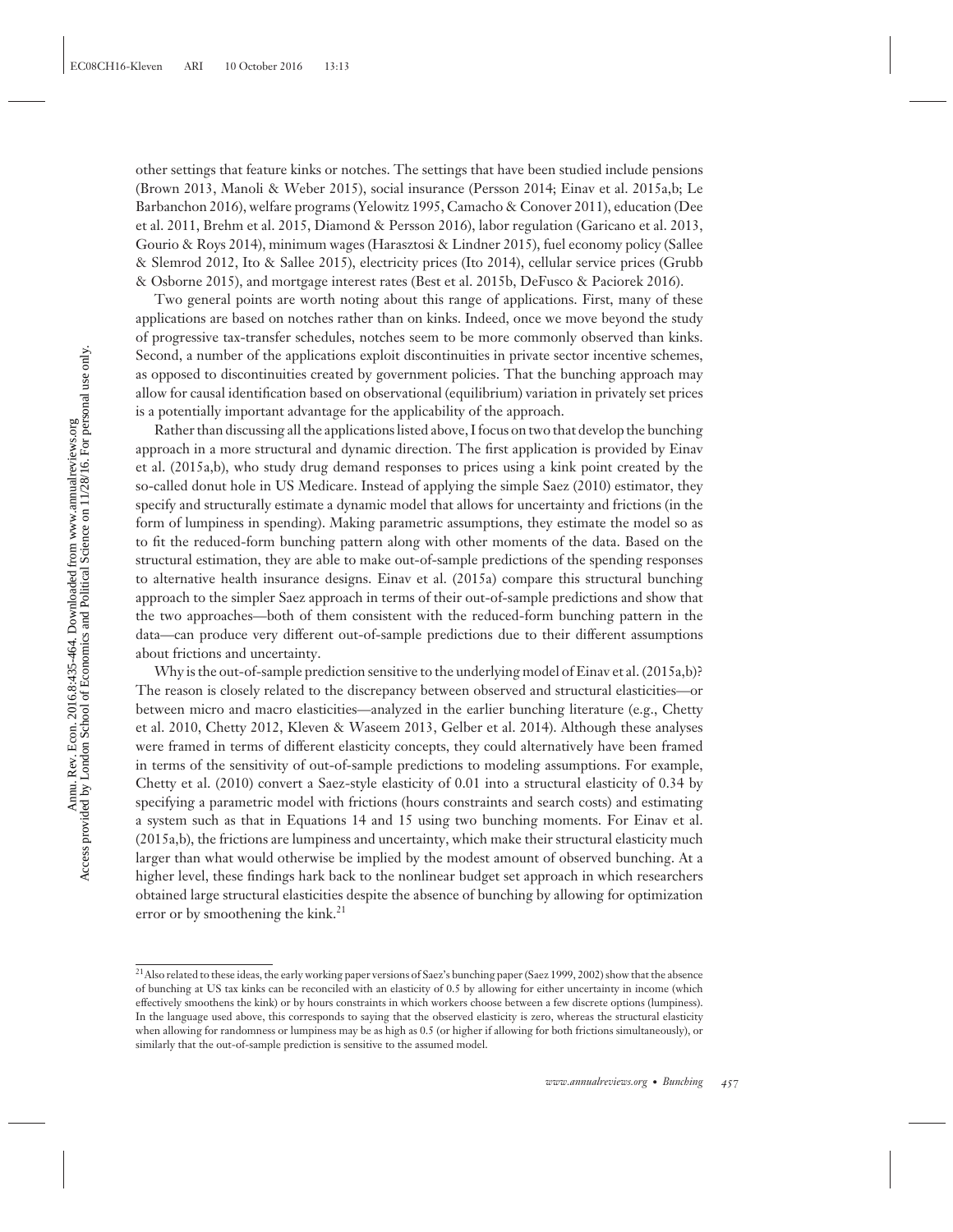The second application is provided by Best et al. (2015b), who study the response of household debt and intertemporal consumption allocation to interest rates using mortgage notches in the United Kingdom. Based on bunching at interest rate notches, they estimate both reduced-form mortgage demand elasticities ( $\lambda$  la Saez-Kleven-Waseem) and the underlying structural elasticities of intertemporal substitution. The structural estimation requires them to specify a dynamic model and make a set of parametric assumptions. They show that the estimation is very robust to a wide range of assumptions about uncertainty, risk aversion, discount factors, present bias, and beliefs about the future. A key reason that their notch-based findings are robust (whereas the aforementioned kink-based findings are sensitive) is that they directly estimate the amount of friction from the observed density mass in dominated regions above notches, as in Kleven & Waseem (2013). That is, when Best et al. (2015b) change modeling assumptions, the friction is always accounted for using the Kleven-Waseem friction adjustment. Hence, they are not moving between elasticity concepts with and without friction when comparing different models. Even in their setting, if the actual amount of friction were much larger than what is captured by the Kleven-Waseem adjustment, then the true structural elasticity would be much larger as well. In this sense, bunching-based elasticities are always sensitive to what is assumed about optimization frictions.

#### **5.3. Behavioral Kinks and Notches: Reference Points and Norms**

The applications described above consider settings featuring discontinuities in extrinsic incentives such as taxes, enforcement, and social insurance. Section 3.3 discusses reference dependence as a potential confounder when mapping a reduced-form bunching pattern into a structural price elasticity, for example, when a kink or a notch is located at a salient round number and therefore subject to round-number bunching (Kleven & Waseem 2013, Best & Kleven 2016). Besides posing an identification problem in some settings, reference dependence is an interesting behavioral phenomenon, and the bunching approach offers a way to study it outside the lab. In particular, when we observe sharp bunching at points where extrinsic incentives are smooth, this indicates some form of reference dependence (i.e., an intrinsic or psychological discontinuity). As described above, theories of reference dependence can be understood using the language of kinks and notches and potentially analyzed using the techniques laid out here.

Several recent papers use bunching to study reference dependence and norms. For example, Allen et al. (2016) provide evidence of bunching just below round numbers (and missing mass just above) in marathon finishing times such as 3:00 and 4:00 hours. Absent any discontinuities in extrinsic rewards at those finishing times, they interpret this as evidence of reference-dependent preferences. Based on calibration exercises, they show that the reduced-form bunching pattern is consistent with a model of prospect theory (loss aversion). As explained in Section 3.3, the reason why prospect theory can produce a combination of bunching and holes around reference points despite modeling these points as kinks—has to do with the theory's assumption of diminishing sensitivity, a discontinuity in the second derivative of utility. Alternatively, if reference dependence is modeled simply as a notch in utility, the reduced-form pattern can be explained without having to invoke the second derivative.

The evidence on marathon runners is consistent with evidence on round-number bunching in a wide range of other settings. Round-number effects have been documented in the contexts of baseball batting averages and students' test scores (Pope & Simonsohn 2011), odometer mileage in used-car purchases (Lacetera et al. 2012, Busse et al. 2013), reported taxable income (Kleven & Waseem 2013), and house prices (Pope et al. 2015, Best & Kleven 2016). The exact reason why round numbers serve as reference points may vary across settings—including goal setting and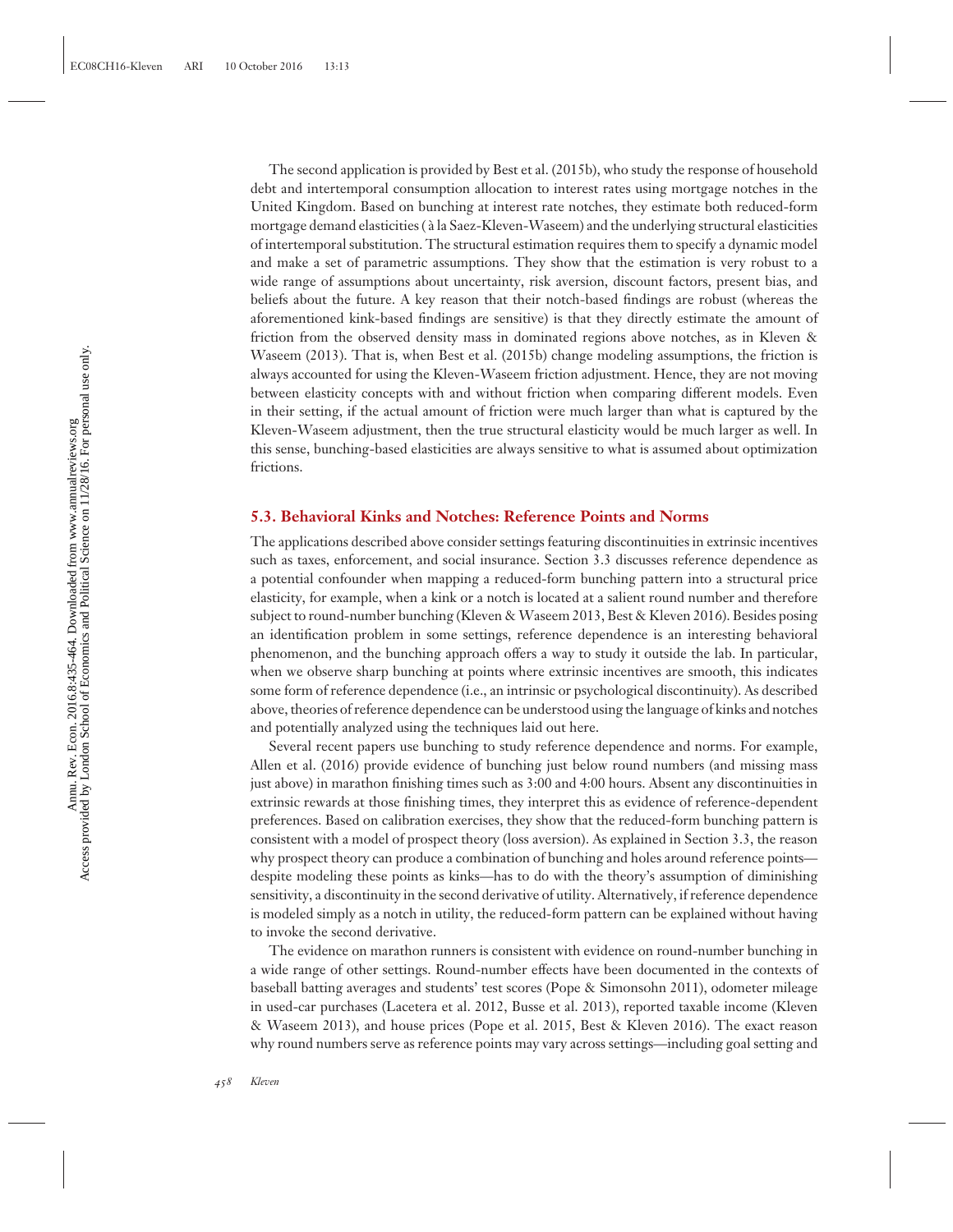limited attention—but in general their modeling requires some form of intrinsic or behavioral discontinuity in the objective that agents are maximizing. However, once the behavioral discontinuity is there, this may give rise to confounding extrinsic incentives in equilibrium. For example, in Lacetera et al. (2012), the preference for used cars with odometer values just below 10,000 mile thresholds affects car prices just below those thresholds and therefore creates an extrinsic incentive as well.

Related to the last point, the convention in statistical testing of defining threshold significance levels such as 5% and 10%—arbitrary round-number reference points—creates extrinsic incentives for researchers to pick marginally significant specifications over insignificant ones. Studying the distributions of test statistics, Gerber & Malhotra (2008), Simonsohn et al. (2014), and Brodeur et al. (2016) document the existence of such distortions. Although these authors do not draw a link between their ideas and the bunching approach, there is a close relationship between the two. For example, Brodeur et al. (2016) show evidence of excess mass just below 5% in the distribution of *p* values along with missing mass between 10% and 25%. They find no evidence of either excess mass or missing mass in the 5–10% range, which may be the result of two offsetting forces: The desire to move below the 5% notch creates missing mass between 5% and 10%, whereas the desire to move below the 10% notch creates excess mass between 5% and 10%.

Finally, I describe a number of contexts in which bunching at reference points goes beyond round-number effects. First, Rees-Jones (2014) argues that loss aversion affects tax avoidance behavior when filing tax returns in the United States. Specifically, when taxpayers file returns at the end of the tax year, they receive refunds (gains) or incur back payments (losses) depending on whether the balance due is negative or positive given realized taxable income and tax withholding during the year. Although the marginal tax rate does not change around a zero balance due, the observed distribution of balances features excess bunching at zero. This is consistent with a loss aversion model in which taxpayers frame back payments as losses that are associated with a discretely larger marginal disutility of lost income. In this setting, a zero balance due serves as a reference point for tax filing behavior.

Second, considering a German church tax that relies on voluntary compliance—underpayments are never penalized and overpayments are not reimbursed—Dwenger et al. (2016) document sharp bunching at the point of exact compliance. Absent any extrinsic incentive to pay taxes, they argue that this empirical pattern requires either a discontinuity in intrinsic motivation at the point of exact compliance, what they label "duty to comply," or the presence of attention/salience effects of exact compliance. Leveraging a randomized field experiment, they show that making the point of exact compliance more salient does not affect the observed bunching pattern, so it may be driven by duty to comply. In any case, this is an example in which the letter of the law, even though it provides no explicit incentive, comes to serve as a reference point for the behavior of intrinsically motivated taxpayers.

Third, Bertrand et al. (2015) advance the idea that gender identity norms prescribe that men should make more money than women within households (i.e., a "male-breadwinner norm"). Consistent with such a norm, they document a sharp cliff at the 50% threshold in the distribution of female income shares in US households. The implication of such a cliff seems to be the existence of a notch in household preferences at a 50% female income share—a breadwinner notch—which would naturally produce excess bunching below 50%. However, the distributions presented by Bertrand et al. (2015) do not feature bunching, nor do they take the logical step of analyzing the breadwinner norm as a notched incentive. Based on these ideas, Kleven et al. (2016) analyze the breadwinner notch using Danish administrative data. They document excess bunching below 50% and missing mass above 50% in the distribution of female income shares, and convert this reduced-form pattern into a money metric of the male-breadwinner norm. This exercise consists of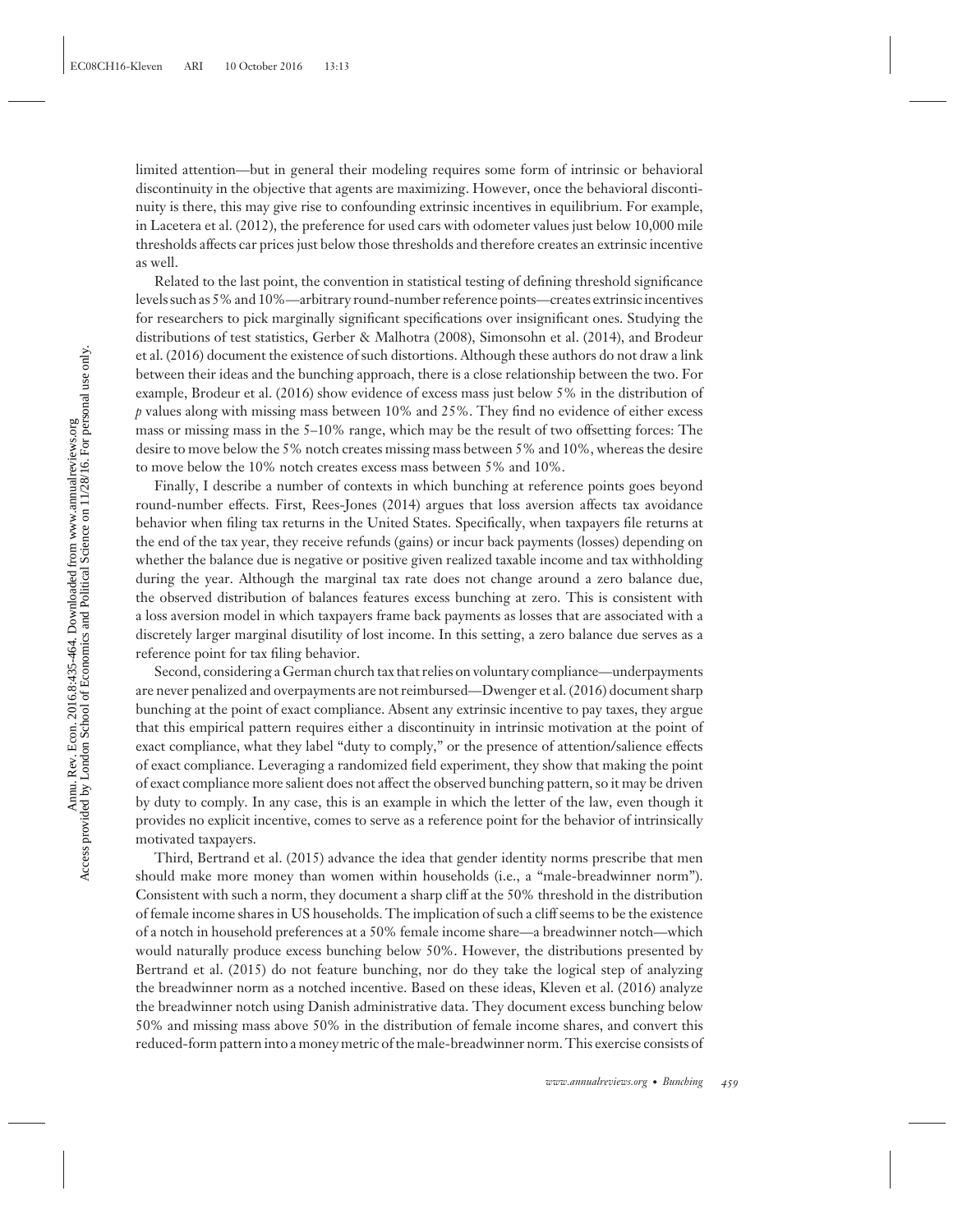representing the breadwinner notch as an implicit tax on female earnings above the 50% reference point, and then inverting the bunching approach laid out in Section 3: Instead of estimating an elasticity parameter based on observed bunching and a known tax incentive, the idea is to estimate the implicit tax notch based on observed bunching and an elasticity parameter that has to be calibrated or estimated using another source of variation. The idea of using bunching at reference points to estimate money metrics of their importance is potentially feasible in other settings.

#### **6. A BROADER PERSPECTIVE**

In this article, I have reviewed the bunching approach to empirical research, discussed its main identification assumptions and challenges, and considered a range of applications in public finance and other fields. The approach is still relatively young, with its recent popularity closely linked to the explosion of work using administrative data.<sup>22</sup> Due to the ubiquity of kinks and notches across a wide set of contexts and the increasing availability of administrative data, the approach is likely to find numerous applications and evolve in new directions in the coming years. It is possible that the context in which the approach was first conceived—estimating the real labor supply elasticity—is not the ideal application in light of the challenges discussed here. The presence of optimization frictions and reference dependence makes the observed elasticity very context specific, and without knowing the right model of these behavioral aspects, it is difficult to link the observed elasticity to a stable, structural parameter.<sup>23</sup> I have considered a set of other decision environments—in particular, environments in which the decision variable can be continuously adjusted without much friction—in which the approach may be better suited to uncover structural parameters and sufficient statistics for welfare analysis.

Up to this point, I have focused on bunching as an empirical strategy, taking as given that kinks and notches exist in the real world. A conceptually different set of questions relates to whether kinks or notches are socially desirable and why they are used so frequently. In standard mechanism design models, kinks may be a feature of an optimal incentive scheme—and if not, they generally represent a reasonable approximation of the fully optimal, continuously differentiable scheme whereas notches are typically ruled out as a property of optimal incentive schemes (Mirrlees 1971). Given that notches are ubiquitous in practice, it is natural to ask if those who implement them make bad decisions or if our models miss relevant features of actual decision environments. The key assumptions that make notches suboptimal is that the underlying fundamentals are continuous, that agents are sophisticated optimizers, and that the available policy instruments are sufficiently flexible. If we break any of those assumptions, notches may become optimal.

The role of constrained policy instruments for the desirability of notches is discussed by Slemrod (2010). Such constraints are (implicitly) the reason that notches can be optimal in the first theoretical treatment of the problem by Blinder & Rosen (1985), a comparison between a notched tax incentive and a linear tax incentive. Gillitzer et al. (2016) explicitly ground the desirability of tax notches in restrictions on the set of policy instruments in their analysis of optimal line drawing in taxation. Although natural restrictions on the policy space may be sufficient reason for notches in some contexts, in other context notches are clearly dominated by feasible continuous

<sup>&</sup>lt;sup>22</sup>It is striking that, among the roughly 80 papers cited in this review, approximately 60 of them are dated 2010 or later.

<sup>&</sup>lt;sup>23</sup>As discussed, this limitation is stronger for kinks than for notches. This is the case both because notches create stronger incentive changes (and are thus more likely to overcome optimization frictions) and because notches offer less parametric ways of controlling for any remaining attenuation bias from friction.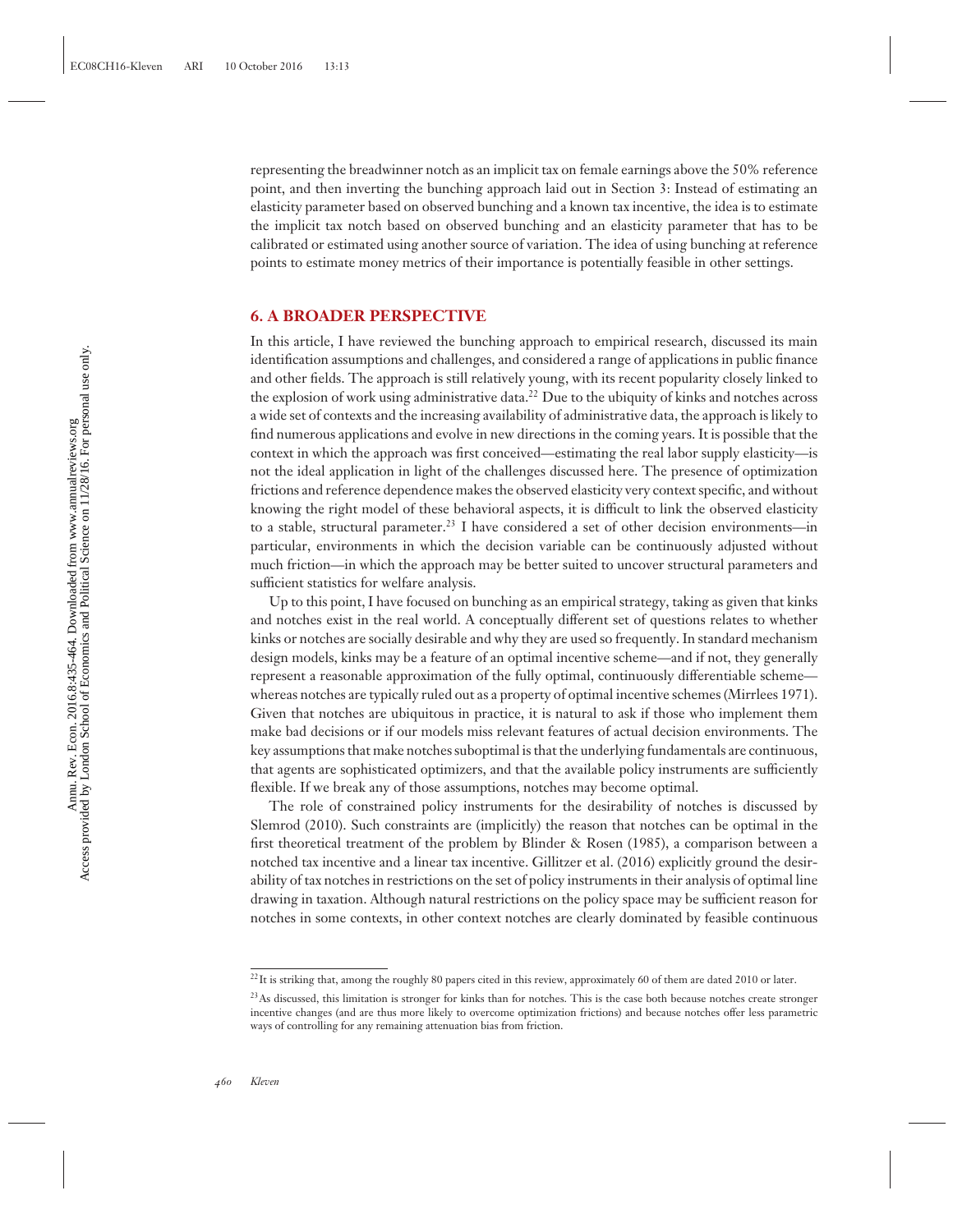policies. Examples in which the case for notches is not compelling include the various tax contexts considered by Sallee & Slemrod (2012), Kleven & Waseem (2013), and Best & Kleven (2016).<sup>24</sup>

Another possible reason for notches is that individuals are not the sophisticated optimizers assumed in our canonical models, and specifically that they find discrete categories simpler and more intuitive than a continuum. Although the idea of continuous variables may be second nature to economists and other mathematically inclined people (see, e.g., Dawkins 2011), to most people discrete classification comes more naturally.<sup>25</sup> The discussion of behavioral notches or reference points in the previous section suggests that there is a demand for notches: Even when discrete categories or notches are not imposed by policy makers, individuals tend to create them by dividing continuous space into discrete categories that separate high and low, success and failure, gains and losses, etc. Even scientists do this with their arbitrarily chosen thresholds that separate statistically significant and insignificant (e.g., Brodeur et al. 2016) when they could just consider the *p* value as a continuous measure of statistical precision. Whenever such thresholds are created, there is a notched incentive that could be analyzed using the techniques laid out here.

#### **DISCLOSURE STATEMENT**

The author is not aware of any affiliations, memberships, funding, or financial holdings that might be perceived as affecting the objectivity of this review.

#### **ACKNOWLEDGMENT**

I thank Miguel Almunia, Raj Chetty, Stefano DellaVigna, Chuck Manski, Emmanuel Saez, and Joel Slemrod for helpful comments and discussions.

#### **LITERATURE CITED**

- Allen E, Dechow P, Pope D,Wu G. 2016. Reference-dependent preferences: evidence from marathon runners. *Manag. Sci.* In press
- Almunia M, Lopez-Rodriguez D. 2015. *Under the radar: the effects of monitoring firms on tax compliance*. Work. Pap., Univ. Warwick
- Bachas P, Soto M. 2016. *Not(ch) your average tax system: corporate taxation under weak enforcement*. Work. Pap., Univ. Calif., Berkeley
- Bastani S, Selin H. 2014. Bunching and non-bunching at kink points of the Swedish tax schedule. *J. Public Econ.* 109:36–49
- Bertrand M, Kamenica E, Pan J. 2015. Gender identity and relative income within households. *Q. J. Econ.* 130:571–614
- Best M, Brockmeyer A, Kleven H, Spinnewijn J, Waseem M. 2015a. Production vs revenue efficiency with limited tax capacity: theory and evidence from Pakistan. *J. Polit. Econ.* 123:1311–55

<sup>24</sup>In fact, in the two contexts analyzed by Kleven & Waseem (2013) and Best & Kleven (2016)—income tax notches in Pakistan and transaction tax notches in the United Kingdom, respectively—policy makers have subsequently replaced the notches by continuous kinked tax schedules (apparently using the analyses in these papers as underpinnings for the policy reforms).

<sup>&</sup>lt;sup>25</sup>In his essay "The Tyranny of the Discontinuous Mind," Dawkins (2011) discusses (criticizes) the widespread use of discrete classifications in a variety of settings, ranging from relatively small topics (such as poverty lines, exam results, and voting age) to very big topics (such as whether a human embryo is counted as a person, and the discrete classification between racial/ethnic groups and between human and nonhuman species), arguing that all of these things are part of a continuous process and should be considered as such.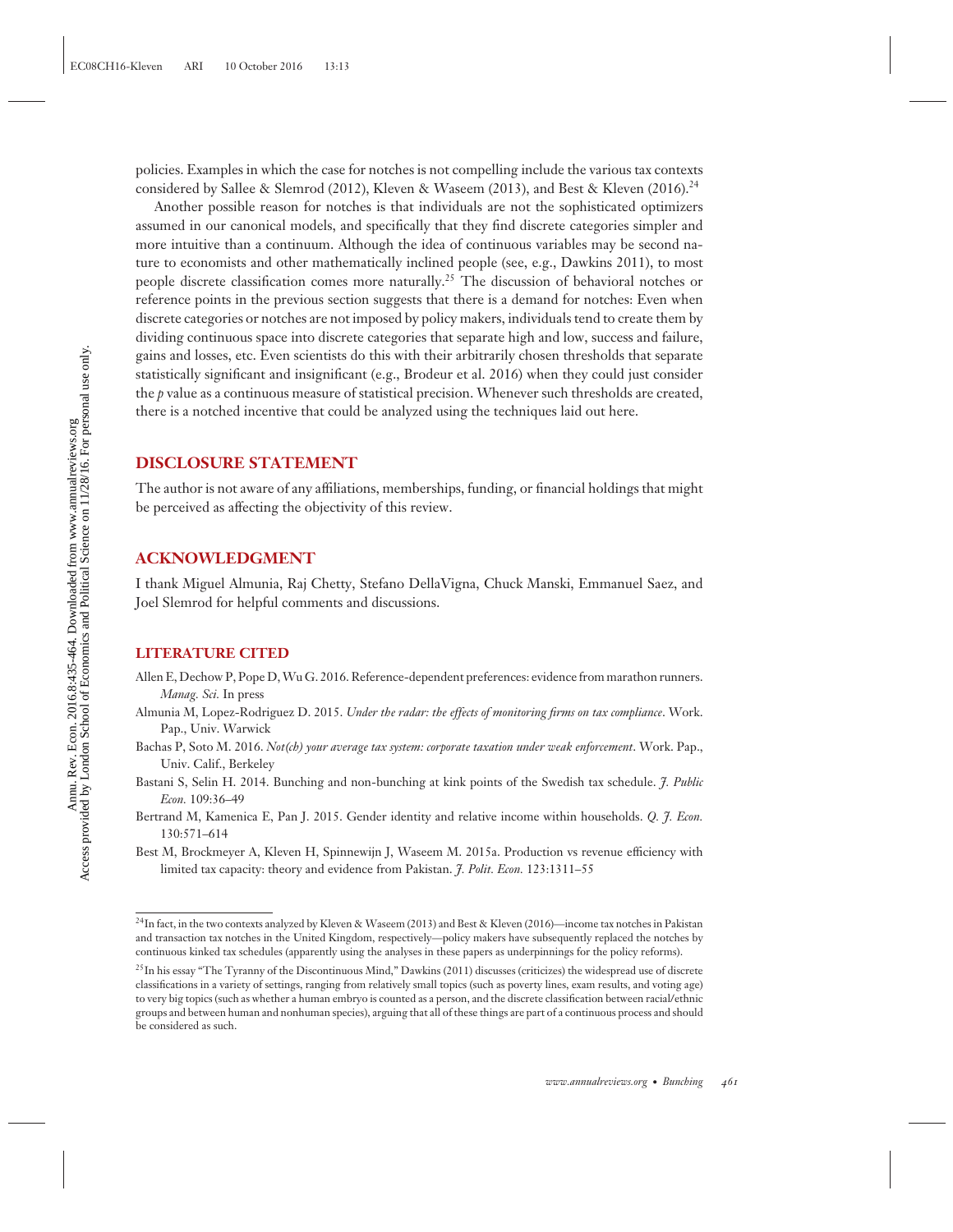- Best M, Cloyne J, Ilzetzki E, Kleven H. 2015b. *Interest rates, debt and intertemporal allocation: evidence from notched mortgage contracts in the UK*. Work. Pap., London School Econ.
- Best M, Kleven H. 2013a. *Housing market responses to transaction taxes: evidence from notches and stimulus in the UK*. Work. Pap., London School Econ.
- Best M, Kleven H. 2013b. *Optimal income taxation with career effects of work effort*. Work. Pap., London School Econ.
- Best M, Kleven H. 2016. *Housing market responses to transaction taxes: evidence from notches and stimulus in the UK*. Work. Pap., London School Econ.
- Blinder AS, Rosen HS. 1985. Notches. *Am. Econ. Rev.* 75:736–47
- Blundell R, MaCurdy T. 1999. Labor supply: a review of alternative approaches. In *Handbook of Labor Economics*, Vol. 3, ed. O Ashenfelter, D Card, pp. 1559–695. Amsterdam: North-Holland
- Brehm M, Imberman S, Lovenheim M. 2015. *Achievement effects of individual performance incentives in a teacher merit pay tournament*. NBER Work. Pap. 21598
- Brodeur A, Le M, Sangnier M, Zylberberg Y. 2016. Star Wars: The empirics strike back. *Am. Econ. J. Appl. Econ.* 8(1):1–32
- Brown KM. 2013. The link between pensions and retirement timing: lessons from California teachers. *J. Public Econ.* 98:1–14
- Burtless G, Hausman JA. 1978. The effect of taxation on labor supply: evaluating the Gary negative income tax experiment. *J. Polit. Econ.* 86:1103–30
- Burtless G, Moffitt R. 1984. The effect of social security benefits on the labor supply of the aged. In *Retirement and Economic Behavior*, ed. HJ Aaron, G Burtless, pp. 135–74. Washington, DC: Brookings Inst.
- Busse M, Lacetera N, Pope D, Silva-Risso J, Sydnor J. 2013. Estimating the effect of salience in wholesale and retail car markets. *Am. Econ. Rev.* 103:575–79
- Camacho A, Conover E. 2011. Manipulation of social program eligibility. *Am. Econ. J. Econ. Policy* 3(2):41–65
- Card D, Lee DS, Pei Z, Weber A. 2015. Inference on causal effects in a generalized regression kink design. *Econometrica* 83:2453–83
- Chetty R. 2012. Bounds on elasticities with optimization frictions: a synthesis of micro and macro evidence on labor supply. *Econometrica* 80:969–1018
- Chetty R, Friedman JN, Olsen T, Pistaferri L. 2010. *Adjustment costs, firm responses, and labor supply elasticities: evidence from Danish tax records*. NBER Work. Pap. 15617
- Chetty R, Friedman JN, Olsen T, Pistaferri L. 2011. Adjustment costs, firm responses, and micro vs. macro labor supply elasticities: evidence from Danish tax records. *Q. J. Econ.* 126:749–804
- Chetty R, Friedman JN, Saez E. 2013. Using differences in knowledge across neighborhoods to uncover the impacts of the EITC on earnings. *Am. Econ. Rev.* 103:2683–721
- Dawkins R. 2011. The tyranny of the discontinuous mind. *New Statesman*, Dec. 19. **[http://www.](http://www.newstatesman.com/blogs/the-staggers/2011/12/issue-essay-line-dawkins) [newstatesman.com/blogs/the-staggers/2011/12/issue-essay-line-dawkins](http://www.newstatesman.com/blogs/the-staggers/2011/12/issue-essay-line-dawkins)**
- Dee T, Jacob B, Rockoff J, McCrary J. 2011. *Rules and discretion in the evaluation of students and schools: the case of the New York Regents Examinations*. Work. Pap., Columbia Univ., New York
- DeFusco A, Paciorek A. 2016. The interest rate elasticity of mortgage demand: evidence from bunching at the conforming loan limit. *Am. Econ. J. Econ. Policy.* In press
- Devereux MP, Liu L, Loretz S. 2014. The elasticity of corporate taxable income: new evidence from UK tax records. *Am. Econ. J. Econ. Policy* 6(2):19–53
- Diamond R, Persson P. 2016. *The long-term consequences of teacher discretion in grading of high-stakes tests*. Work. Pap., Stanford Univ., Stanford, CA
- Dwenger N, Kleven H, Rasul I, Rincke J. 2016. Extrinsic and intrinsic motivations for tax compliance: evidence from a field experiment in Germany. *Am. Econ. J. Econ. Policy.* 8:203–32
- Einav L, Finkelstein A, Schrimpf P. 2015a. *Bunching at the kink: implications for spending responses to health insurance contracts*. Work. Pap., Mass. Inst. Technol., Cambridge, MA
- Einav L, Finkelstein A, Schrimpf P. 2015b. The response of drug expenditure to non-linear contract design: evidence from Medicare Part D. *Q. J. Econ.* 130:841–99
- Fack G, Landais C. 2016. The effect of tax enforcement on tax elasticities: evidence from charitable contributions in France. *J. Public Econ.* 133:23–40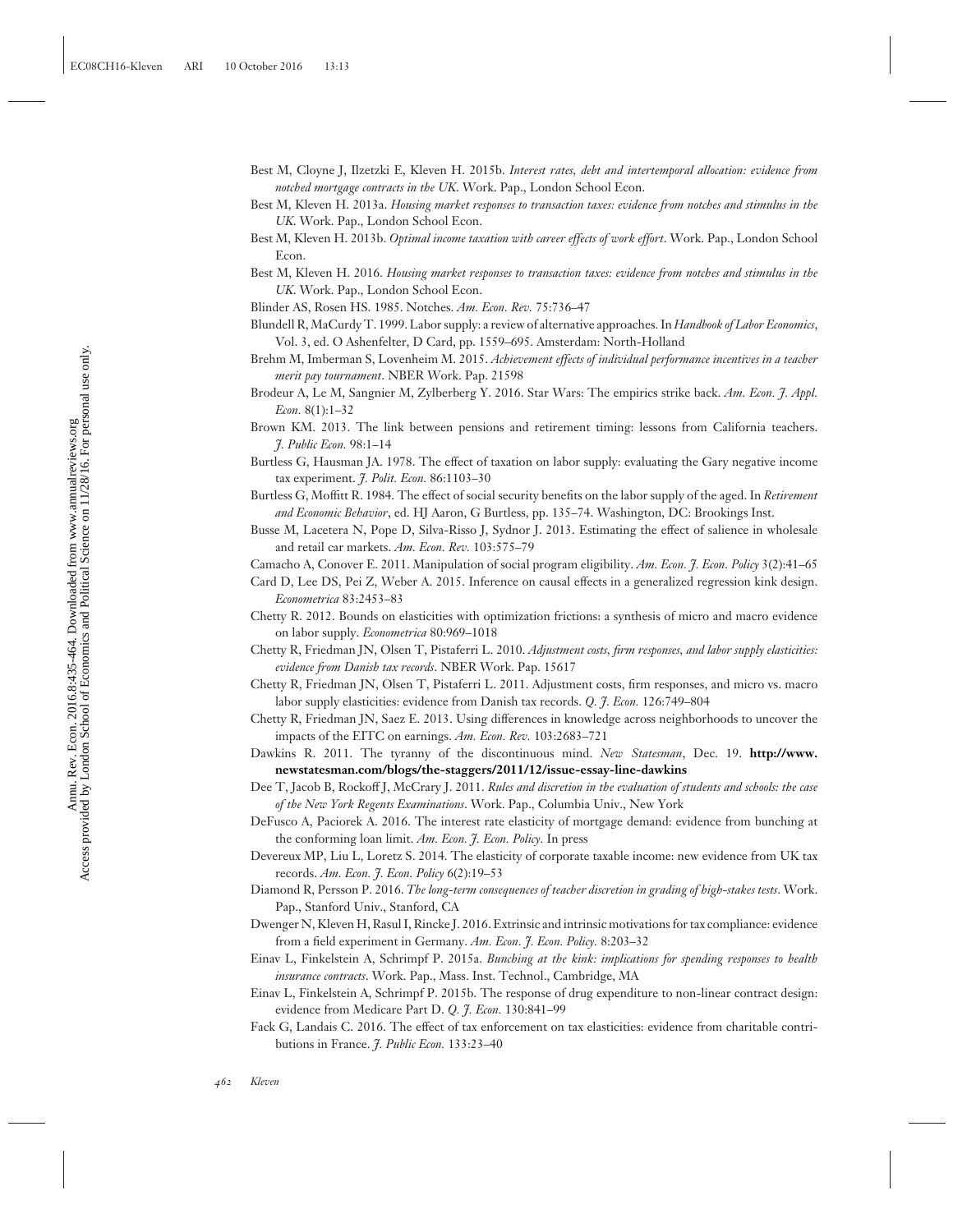- Friedberg L. 1998. The Social Security earnings test and labor supply of older men. *Tax Policy Econ.* 12:121–50
- Friedberg L. 2000. The labor supply effects of the Social Security earnings test. *Rev. Econ. Stat.* 82:48–63
- Garicano L, Lelarge C, Van Reenen J. 2013. *Firm size distortions and the productivity distribution: evidence from France*. Discuss. Pap. 7241, IZA, Bonn, Ger.
- Gelber A, Jones D, Sacks DW. 2014. *Earnings adjustment frictions: evidence from the Social Security earnings test*. Work. Pap., Univ. Calif., Berkeley
- Gerber A, Malhotra N. 2008. Publication bias in empirical sociological research. *Sociol. Methods Res.* 37:3–30
- Gillitzer C, Kleven H, Slemrod J. 2016. A characteristics approach to optimal taxation: line drawing and tax-driven product innovation. *Scand. J. Econ.* In press
- Gourio F, Roys N. 2014. Size-dependent regulations, firm size distribution, and reallocation. *Quant. Econ.* 5:377–416
- Grubb M, Osborne M. 2015. Cellular service demand: biased beliefs, learning, and bill shock. *Am. Econ. Rev.* 105:234–71
- Harasztosi P, Lindner A. 2015. *Who pays for the minimum wage?* Work. Pap., Univ. Coll. London
- Hausman JA. 1981. Labor supply. In *How Taxes Affect Economic Behavior*, ed. HJ Aaron, JA Pechman, pp. 27–72. Washington, DC: Brookings Inst.
- Hausman JA. 1983. Stochastic problems in the simulation of labor supply. In *Behavioral Simulations in Tax Policy Analysis*, ed. M Feldstein, pp. 47–69. Chicago, IL: Univ. Chicago Press
- Heckman J. 1983. Comment. In *Behavioral Simulations in Tax Policy Analysis*, ed. M Feldstein, pp. 70–82. Chicago, IL: Univ. Chicago Press
- Imbens GW, Lemieux T. 2008. Regression discontinuity designs: a guide to practice. *J. Econ.* 142:615–35
- Ito K. 2014. Do consumers respond to marginal or average price? Evidence from nonlinear electricity pricing. *Am. Econ. Rev.* 104:537–63
- Ito K, Sallee J. 2015. *The economics of attribute-based regulation: theory and evidence from fuel-economy standards*. NBER Work. Pap. 20500
- Kahneman D, Tversky A. 1979. Prospect theory: an analysis of decision under risk. *Econometrica* 47:263–92
- Kleven H, Knudsen M, Kreiner C, Pedersen S, Saez E. 2011. Unwilling or unable to cheat? Evidence from a tax audit experiment in Denmark. *Econometrica* 79:651–92
- Kleven H, Landais C, Saez E, Schultz E. 2014. Migration and wage effects of taxing top earners: evidence from the foreigners' tax scheme in Denmark. *Q. J. Econ.* 129:333–78
- Kleven H, Landais C, Søgaard J. 2016. *The breadwinner notch: a bunching approach to estimating referencedependent preferences*. Unpublished manuscript, London School Econ.
- Kleven H, Schultz E. 2014. Estimating taxable income responses using Danish tax reforms. *Am. Econ. J. Econ. Policy* 6(4):271–301
- Kleven H, Waseem M. 2012. *Behavioral responses to notches: evidence from Pakistani tax records*. Work. Pap., London School Econ.
- Kleven H, Waseem M. 2013. Using notches to uncover optimization frictions and structural elasticities: theory and evidence from Pakistan. *Q. J. Econ.* 128:669–723
- Kopczuk W, Munroe D. 2015. Mansion tax: the effect of transfer taxes on the residential real estate market. *Am. Econ. J. Econ. Policy* 7:214–57
- Koszegi B, Rabin M. 2006. A model of reference-dependent preferences. *Q. J. Econ.* 121:1133–65
- Lacetera N, Pope D, Sydnor J. 2012. Heuristic thinking and limited attention in the car market. *Am. Econ. Rev.* 102:2206–36
- Le Barbanchon T. 2016. *Optimal partial unemployment insurance: evidence from bunching in the U.S.* Work. Pap., Bocconi Univ., Milan
- Le Maire D, Schjerning B. 2013. Tax bunching, income shifting and self-employment. *J. Public Econ.* 107:1–18 Liu L, Lockwood B. 2015. *VAT notches*. Work. Pap., Univ. Warwick
- MaCurdy T. 1981. An empirical model of labor supply in a life-cycle setting. *J. Polit. Econ.* 89:1059–85
- MaCurdy T, Green D, Paarsch H. 1990. Assessing empirical approaches for analyzing taxes and labor supply. *J. Hum. Resour.* 25:415–90
- Manoli D, Weber A. 2015. *Nonparametric evidence on the effects of financial incentives on retirement decisions.* Work. Pap., Univ. Mannheim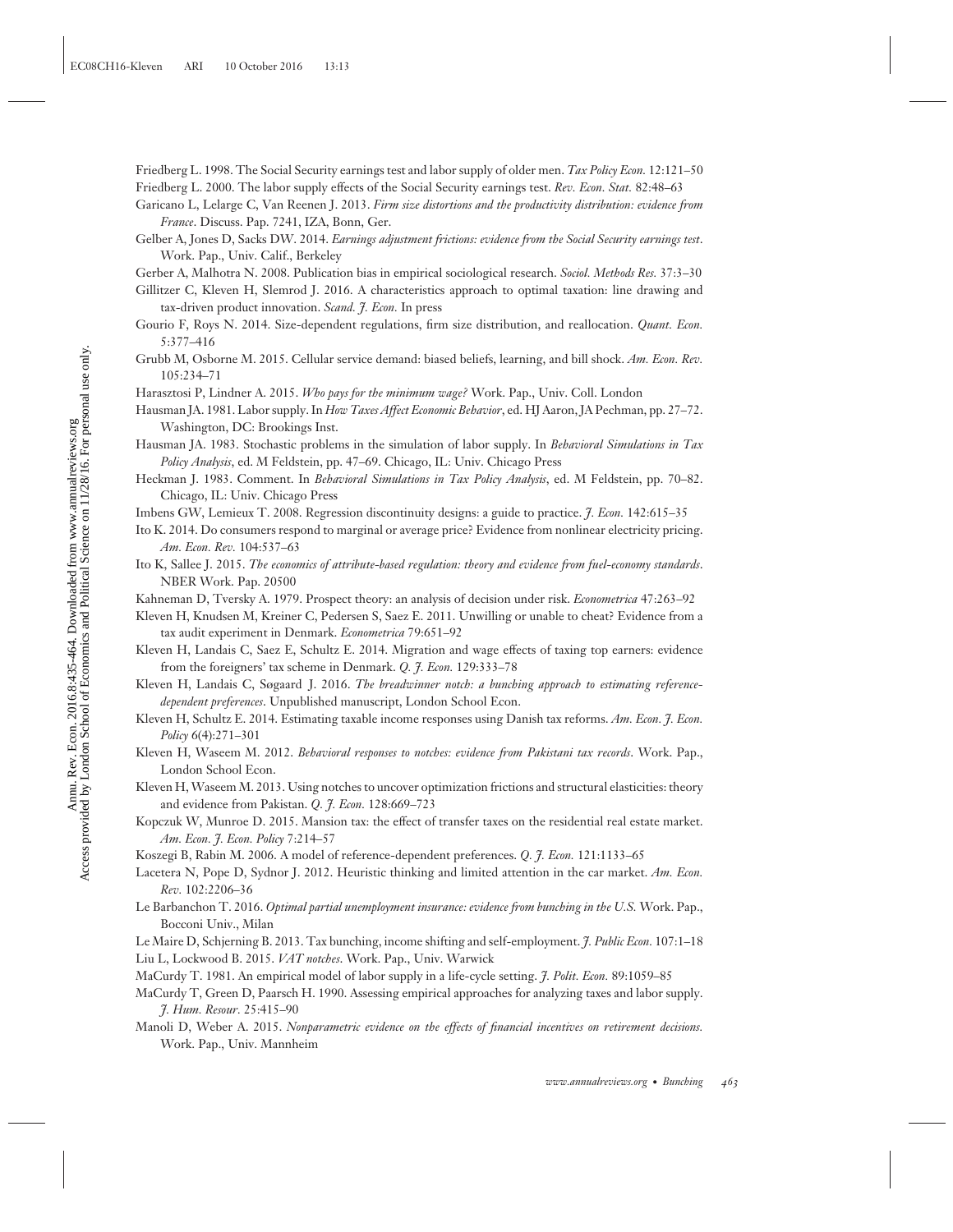Mirrlees JA. 1971. An exploration in the theory of optimal income taxation. *Rev. Econ. Stud.* 38:175–208 Moffitt R. 1990. The econometrics of kinked budget constraints. *J. Econ. Perspect.* 4(2):119–39

- Mosberger P. 2015. *Tax optimization responses to the minimum tax scheme: bunching evidence*. Work. Pap., Central Eur. Univ., Budapest
- Persson P. 2014. *Social insurance and the marriage market*. Work. Pap., Stanford Univ., Stanford, CA
- Pope D, Pope J, Sydnor J. 2015. Focal points and bargaining in housing markets. *Games Econ. Behav.* 93:89–107
- Pope D, Simonsohn U. 2011. Round numbers as goals: evidence from baseball, SAT takers, and the lab. *Psychol. Sci.* 22:71–79
- Rees-Jones A. 2014. *Loss aversion motivates tax sheltering: evidence from U.S. tax returns.* Work. Pap., Wharton School Univ. Penn., Philadelphia
- Saez E. 1999. *Do taxpayers bunch at kink points?* NBER Work. Pap. 7366
- Saez E. 2002. *Do taxpayers bunch at kink points?* Work. Pap., Univ. Calif., Berkeley
- Saez E. 2010. Do taxpayers bunch at kink points? *Am. Econ. J. Econ. Policy* 2:180–212
- Sallee JM, Slemrod J. 2012. Car notches: strategic automaker responses to fuel economy policy. *J. Public Econ.* 96:981–99
- Seim D. 2015. *Behavioral responses to wealth taxes: evidence from Sweden*. Work. Pap., Stockholm Univ.
- Simonsohn U, Nelson L, Simmons J. 2014. P-curve: a key to the file-drawer. *J. Exp. Psychol. Gen.* 143:534–47 Slemrod J. 1985. An empirical test for tax evasion. *Rev. Econ. Stat.* 67:232–38
- Slemrod J. 2010. *Buenas notches: lines and notches in tax system design*. Work. Pap., Univ. Michigan, Ann Arbor
- Yelowitz AS. 1995. The Medicaid notch, labor supply, and welfare participation: evidence from eligibility expansions. *Q. J. Econ.* 110:909–39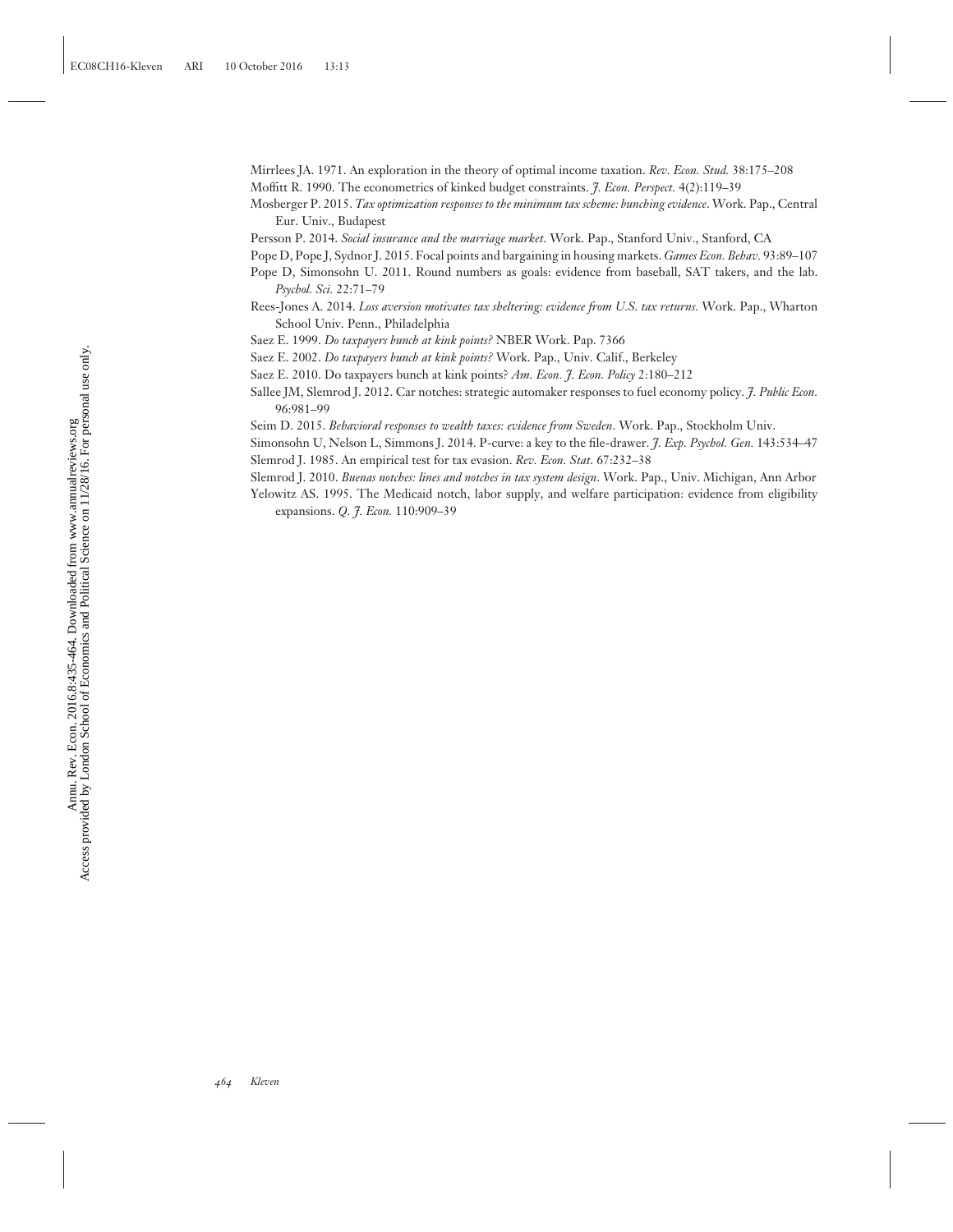## $\mathbb{A}$

**Annual Review of Economics**

### Contents Volume 8, 2016

| Choice Complexity and Market Competition                                                                             |
|----------------------------------------------------------------------------------------------------------------------|
| Identification in Differentiated Products Markets                                                                    |
| Econometric Analysis of Large Factor Models                                                                          |
| Forecasting in Economics and Finance                                                                                 |
| <b>International Comparative Household Finance</b><br>Cristian Badarinza, John Y. Campbell, and Tarun Ramadorai  111 |
| Paternalism and Energy Efficiency: An Overview                                                                       |
| Savings After Retirement: A Survey<br>Mariacristina De Nardi, Eric French, and John Bailey Jones  177                |
| The China Shock: Learning from Labor-Market Adjustment to Large<br>Changes in Trade                                  |
| Patents and Innovation in Economic History                                                                           |
| Methods for Nonparametric and Semiparametric Regressions with<br><b>Endogeneity: A Gentle Guide</b>                  |
| Health Care Spending: Historical Trends and New Directions                                                           |
| Reputation and Feedback Systems in Online Platform Markets                                                           |
| Recent Advances in the Measurement Error Literature                                                                  |